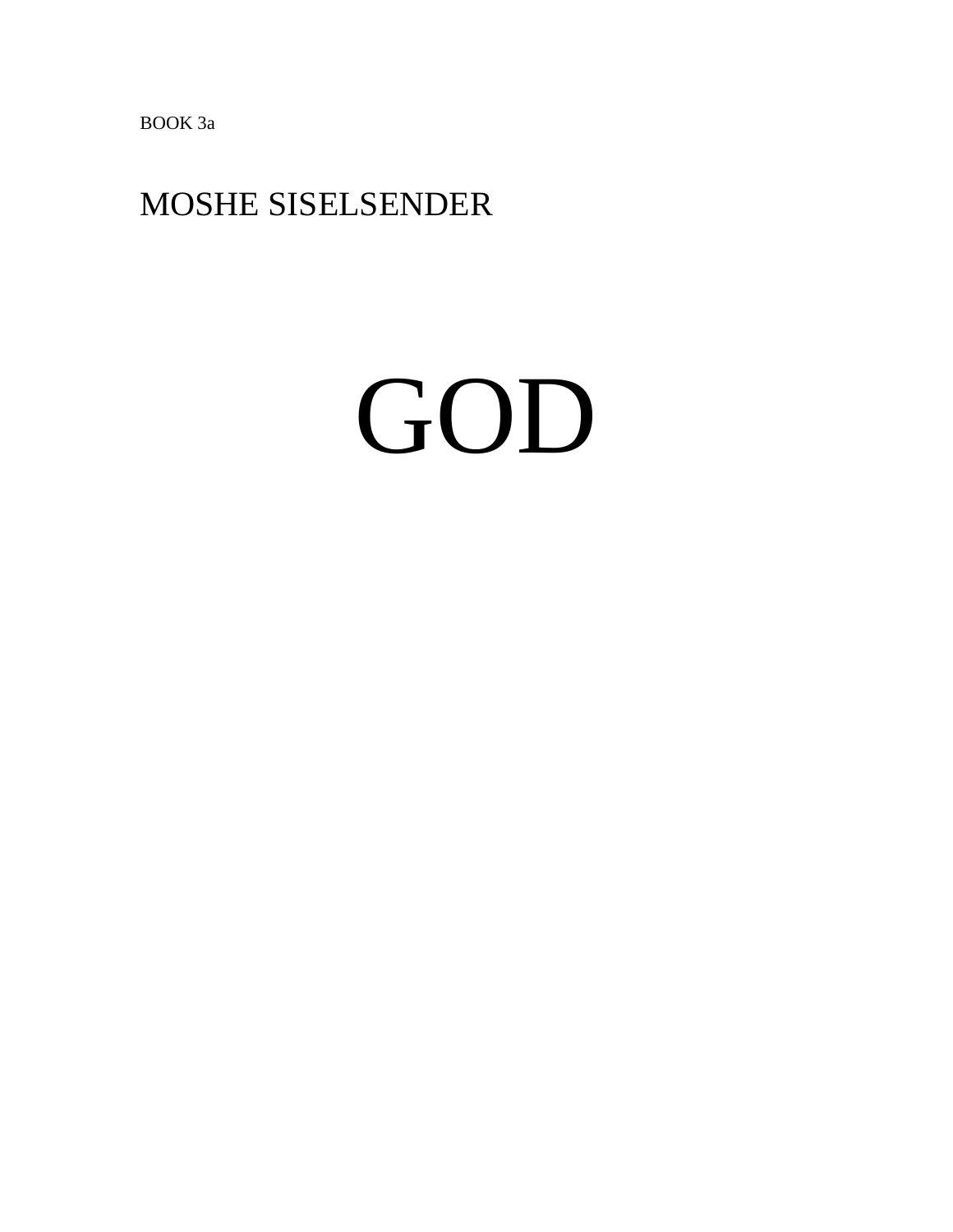MOSHE SISELSENDER

# LIFE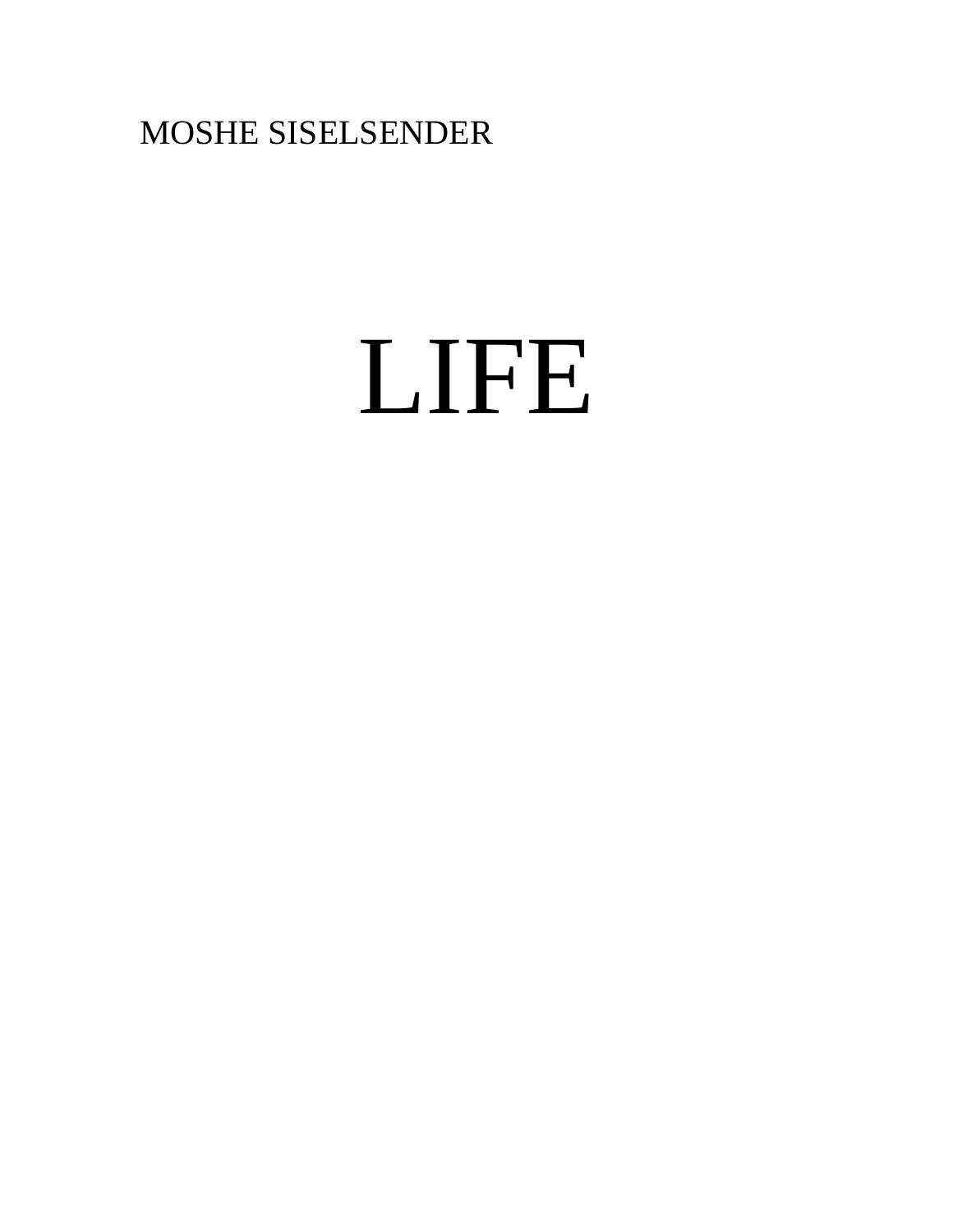# GOD JEWISH ISRAEL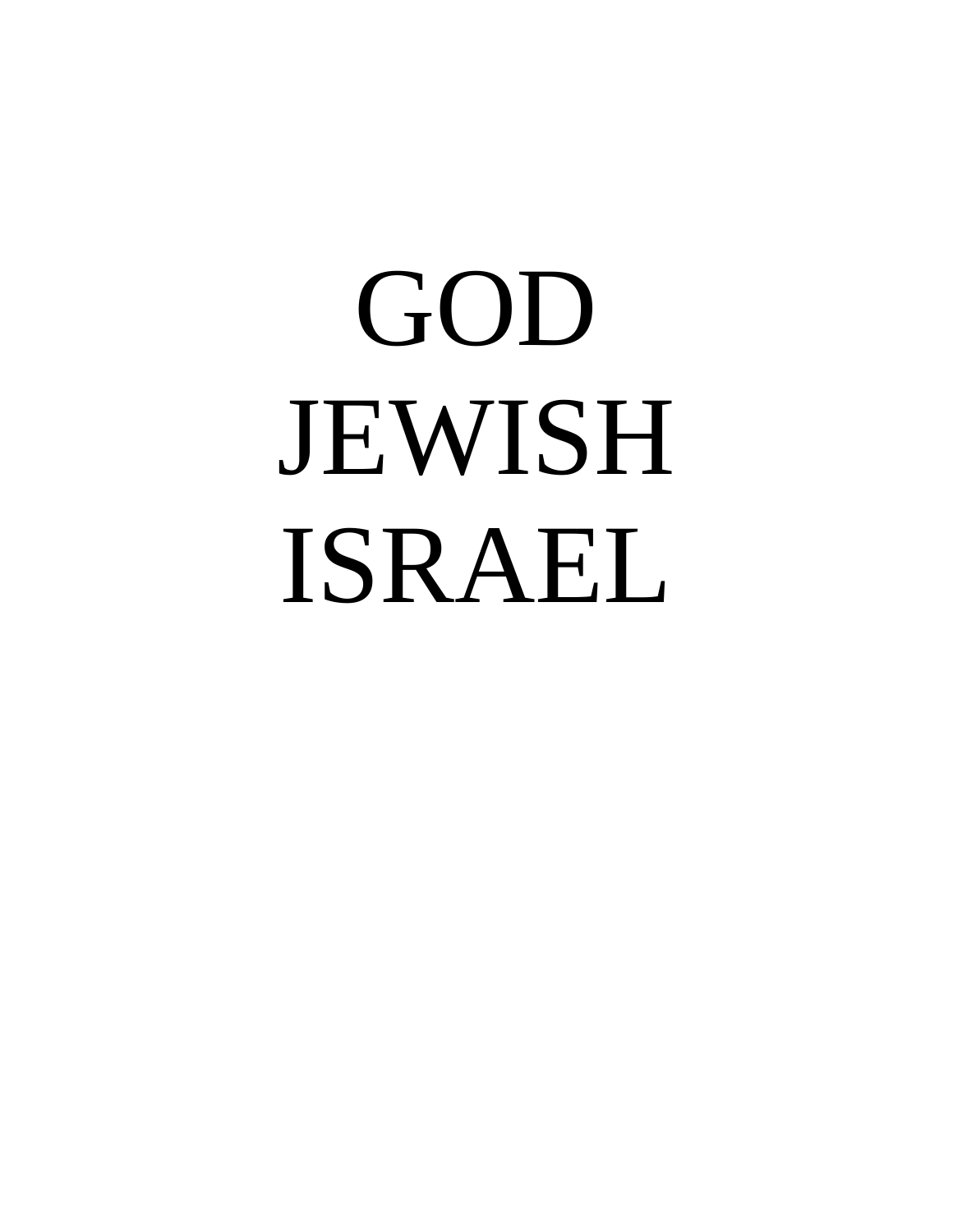### MOSHE SIELSENDER

### ANI HASHEM ELOKACHM NUMBERS 15:41 EMET

I GOD YOUR GOD-NUMBERS 15:41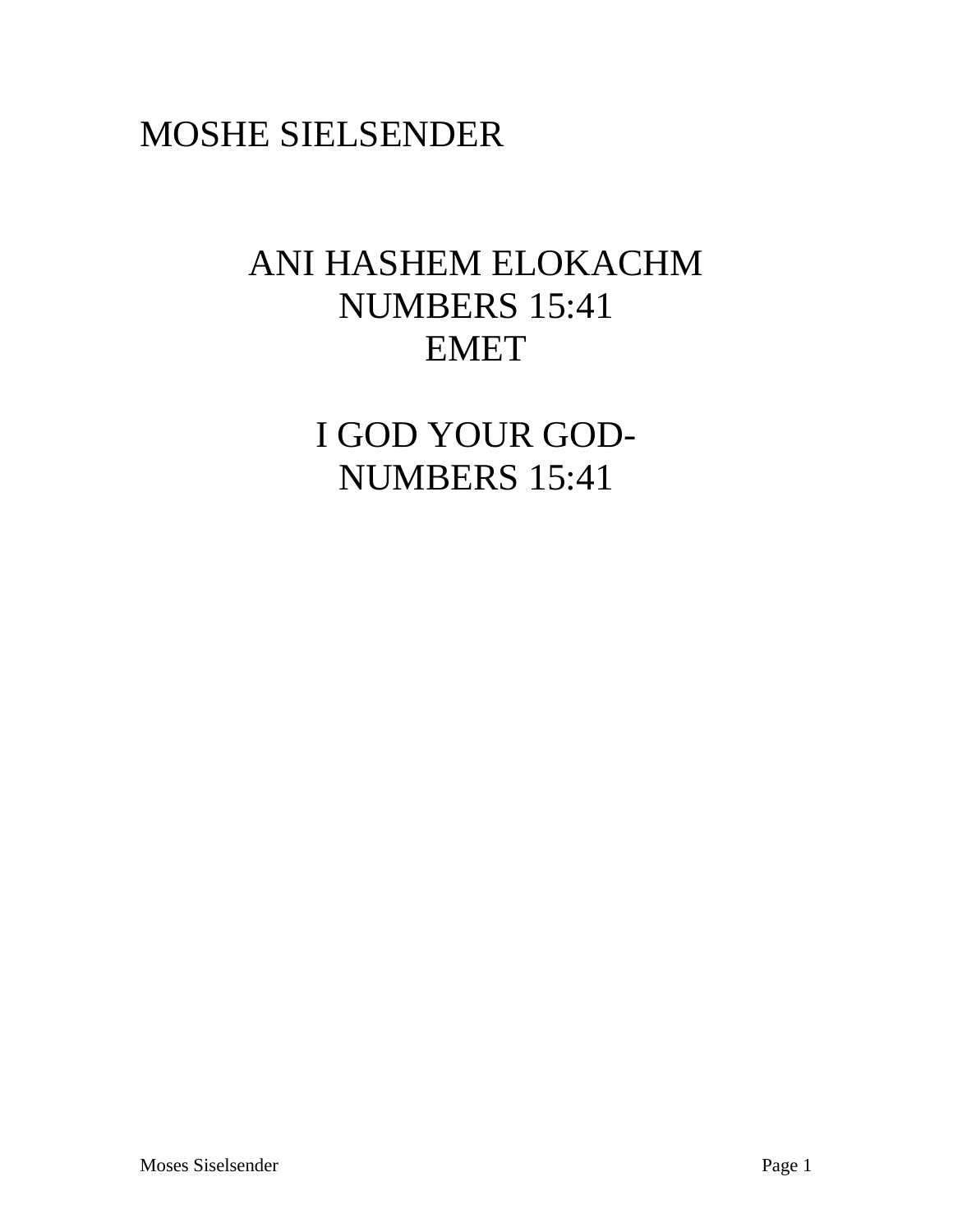# TRUTH TALKS

#### TAANACH BIBLE

#### GOD TALKS

#### Written Law-TAANACH BIBLE Oral Law

Talmud- 400 before common era 400 after common ear

| Rabonei Savroya 400 -600 after common era |
|-------------------------------------------|
| 600-1000 after common era                 |
| 1000-1500 after common era                |
| 1500-2011 after common era                |
| Last 2000 years                           |
| 1500-2011 after common era                |
|                                           |

shulchan aruch is a Digest of all Jewish Laws

civil criminal matrimonial divorce annulments conversions prayers blessings observance of laws —Sabbath Holidays Semi holidays Dietary laws kosher Taharot hamishpoco conjugal laws of marriage. Biblical Laws rabbinical laws Preservation of all Marriages

Preservation of all human lives trumps all laws Jewish Biblical and Rabbinical Laws international laws federal State Laws.

In non-life threatening situations but the patient is in pain or his/her illness can worsen trumps all Rabbinical laws for the benefit of the patient. We err on the side of the patient.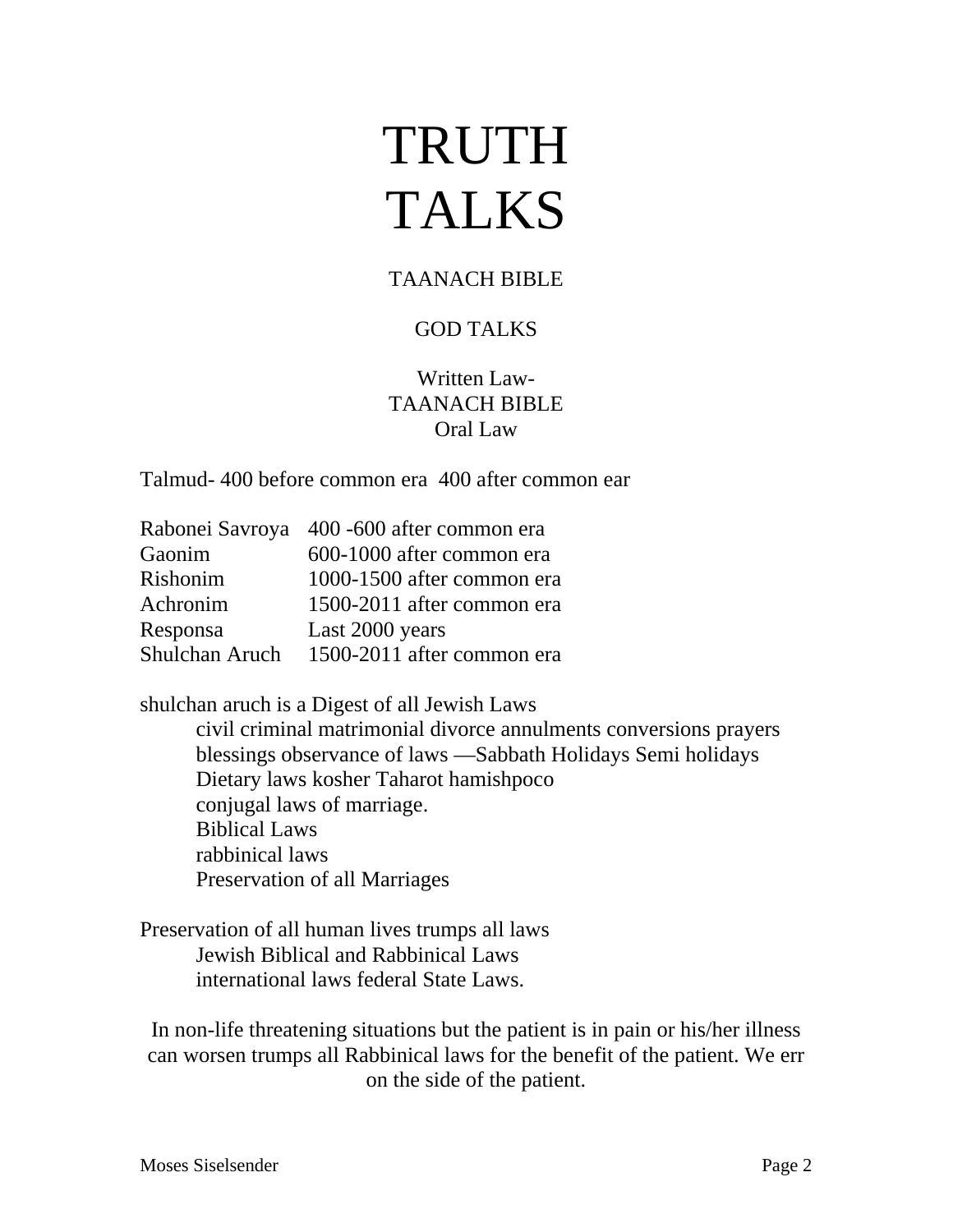#### GOD WILL FORGIVE US FOR NOT OBSERVING HIS LAWS. A HUMAN LIFE LOST CAN NEVER BE RECOVERED.

#### LINKSBOOKS12345678

#### THE BABYLONIAN TALMUD MENOCHT 29b JERUSALM TALMUD PAYO 321: 13a ARUCH HASHULCHON ORECH CHAIM 47:1:5

RECORD THAT GOD TAUGHT MOSHE RABENU -MOSES OUR TEACHER ALL THE TORAH. THE WRITTEN TORAH THE ORAL TORAH AND ALL THE TORAH DERIVATIVES- THAT SAGES IN FUTURE GENERATION WILL PROCLAIM.

KOL A SHELTALMID MOVUK OSID LITCHADESH KVAIR NEMAR LEMOSHE BESINAI - ALL THAT A SERIOUS SCHOLAR WILL INVENT FROM DERIVATION OF EXISTING PRECEDENT.

THE SAGES USINIG THEIR INTELLECT AND UNDERSTANDING WILL RULE AND CREATE THEIR OWN TORAH DECISIONS BASED ON PRIOR PRECEDENTS. EVEN IF THEIR DECISIONS ARE NOT ACCURATE THEY ARE WRONG-IN THE EYES OF GOD IF GOD WOULD HAVE BEEN ASKED; BUT SINCE GOD NOR HIS PROPHETS ARE PERMITTED TO ESTABLISH NEW RULINGS OF TORAH LAW ONLY QUALIFIED RABBIS WHO HAVE MASTERED AND OBSERVE ALL THE FOUR PARTS OF THE SHULCHAN ARUCH -LO BESHOMAYIM HI THE TORAH IS NOT IN HEAVEN. NO PROPHET IS PERMITTED TO RULE ON TORAH LAW ON THE AUTHORITY OF PROPHESY. ONLY QUALIFIED COMPETENT RABBIS USING THE LAWS OF JURISPRUDENCE CAN RULE. THEN EVEN IF THEIR DECISION IS WRONG IT IS THE WILL OF GOD THAT THIS WRONG DECISION BE DEEMED TORAH LAW. SINCE GOD IS THE AUTHOR OF ALL THE TORAH GOD STATES THAT THIS ERRONEOUS INTERPRETATION IS AWARDED AND GIVEN THE SANCTITY OF GOD GIVEN LAW. GOD HIMSELF INVESTS THE WRONG INTERPRETATION WITH THE SAME SANCTITY AS GOD'S WORDS-

" I AM YOUR GOD WHO DELIVERED AND FREED YOU FROM THE BONDAGE OF EGYPT. YOU SHALL NOT HAVE ANY GODS OTHER THAN GOD"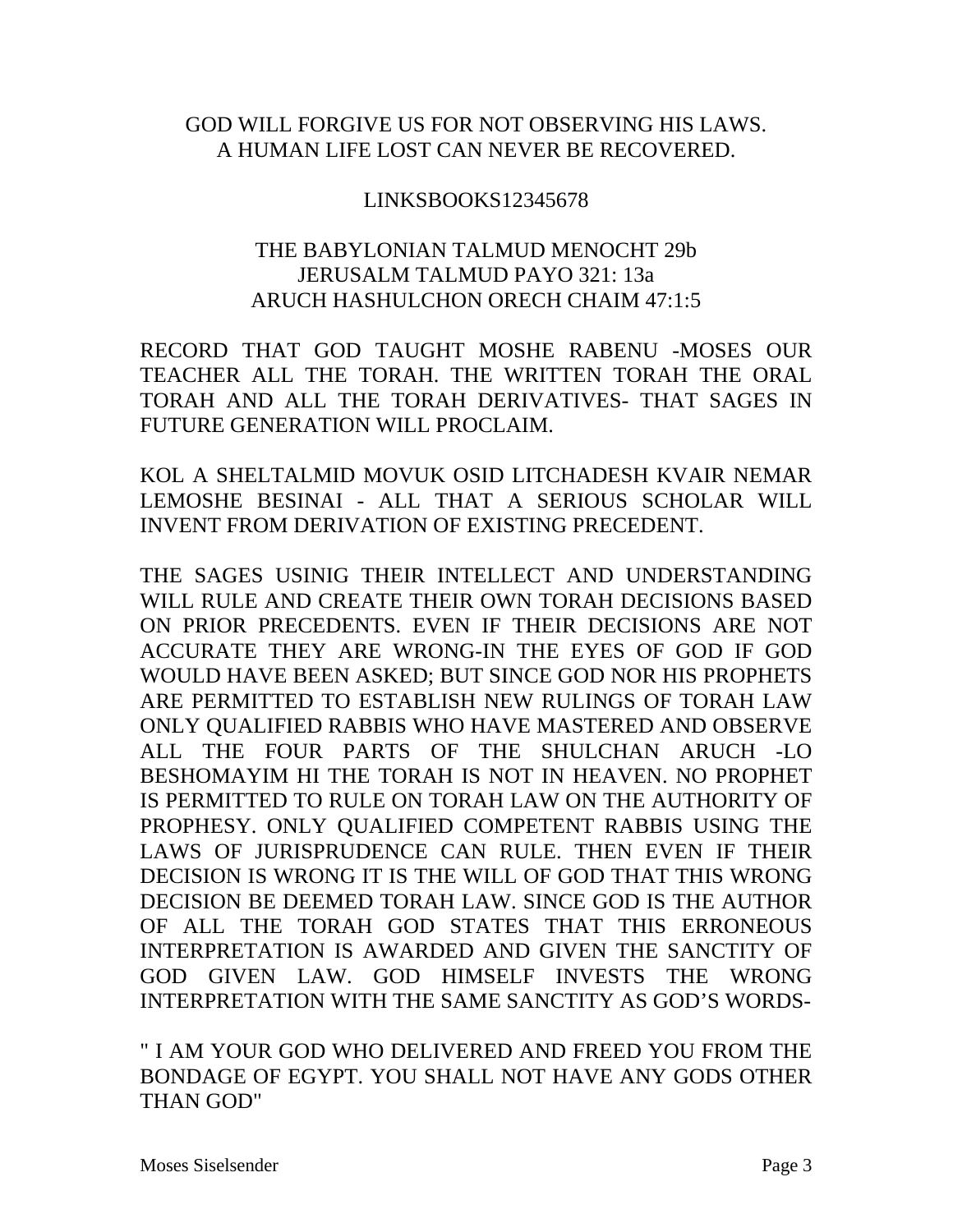AND THE REST OF THE TEN COMMANDMENTS. ALL THIS WAS REVEALED TO MOSES AT MOUNT SINAI WHEN MOSES WAS THERE FOR 40 DAYS AND 40 NIGHTS. THUS ALL THE TORAH FROM 3500 YEARS AGO -WRITTEN ORAL AND ALL THE TORAH DEVELOPED OVER THE LAST 3500 YEARS TO TODAY- IS THE WORD OF THE LIVING GOD. GOD ENABLED THE COMPETENT RABBIS WHO MASTER AND OBSERVE ALL THE FOUR PARTS OF THE SHULCHAN ARUCH TO BECOME PARTNERS TO GOD IN THE CREATION AND FUNCTIONING OF THE UNIVERSE. THE CREATION AND FUNCTIONING OF THE UNIVERSE IS BASED AND GIVEN LIFE BY THE STUDY AND OBSERVANCE OF ALL THE TORAH-EVEN THE TORAH CREATED BY RABBIS TODAY. SEE MY BOOK THE PHILOSOPHY OF MYSTICISM.

THUS WE CAN EXPLAIN HOW IN THE LAST 3500 YEARS SINCE THE TORAH WRITTEN AND ORAL IS IT NOT POSSIBLE THAT CERTAIN SEGMENTS PARTS WERE FORGOTTEN THAT THE OLD COPIES WERE LOST OR BECAME OLD AND UNUSABLE. THE JEWS WERE DISPERSED OVER THE FOUR CORNERS OF THE EARTH SCRIBES COULD HAVE WRITTEN CERTAIN PASSAGES DIFFERENT THAN IN THE ORIGINAL. HOW THEN CAN WE BE SURE THAT THE WRITTEN TORAH OF THE PENTATEUCH THE CHOMOSH THE FIVE BOOKS OF MOSES IS THE SAME AS THE ORIGINAL WRITTEN BY MOSES AT THE INSTRUCTION OF GOD? THE ANSWER IS THAT WE DO NOT KNOW. BUT IT IS THE WILL OF GOD THAT WHEN EVER THERE EXISTS A CASE OF DOUBT AS TO THE TRUE TEXT WE MUST FOLLOW THE TEXT OF THE MAJORITY OF AVAILABLE TEXTS. BUT THE MAJORITY COULD BE WRONG? TRUE. BUT SUCH IS THE WILL OF GOD. THEN THE ERRONEOUS TEXT BECOMES THE TRUE TEXT. SEE ARUCH HASHULCHON YOREH DAYOH LAWS OF SEFER

TORAH-HOLY SCROLLS READ IN THE SYNAGOGUE. 270:13.

CONTENT

1. GOD CREATED SPACE AND TIME. GOD CREATED THE UNIVESE. GOD IS THE FIRST CAUSE.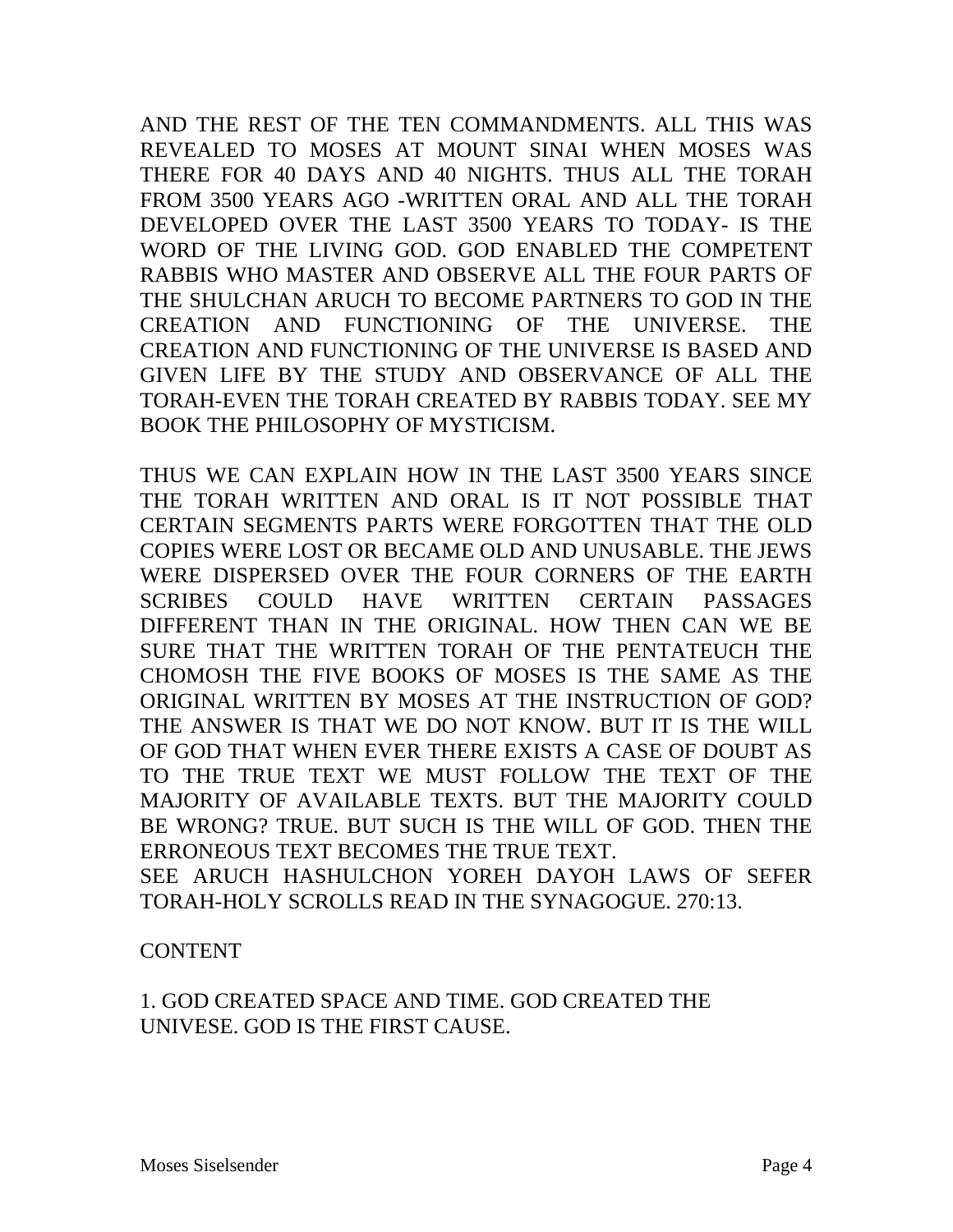#### 1. QUESTION: WHO CREATED GOD ?

ANSWER: NO ONE CREATED GOD. GOD IS THE FIRST AND LAST CAUSE GOD ALWAYS EXISTS EXISTED AND WILL EXISTS. GOD CREATED TIME. GOD CREATED BEGINNING; GOD CREATED CREATION X- NIHLO FROM NOTHING. CREATED MEANS THAT THERE AEXISTED A TIME THAT THE OBJECT SUBSTANCE CREATED DID NOT EXIST. SINCE GOD ALWAYS EXISTED EXISTS AND WILL EXIST. CREATION CAN NOT CO-EXIST WHEN APPLIED TO GOD. OTHERWISE GOD NAN NOT ALWAYS EXIST. GOD WOULD THEN BE BOUND BY TIME, WHICH HE IS NOT HE CREATED TIME NOT THE REVERSE. FURTHERMORE IF GOD WAS CREATED GOD WOULD HAVE DEPENDED UPON AN OTHER SUBSTANCE TO EMPOWER HIM TO GIVE BIRTH TO HIM. IF THAT IS THE CASE GOD WOULD NOT BE IMPOTENT ALL POWERFUL. SUCH AN EVENT WOULD DEFY ALL THE ATTRIBUTES THAT WE ASSIGN TO GOD THAT GOD IS ALL POWERFUL. SUCH AN EVENT WOULD DEFY ALL THE ATTRIBUTES THAT WE ASSIGN TO GOD THAT GOD IS ALL POWERFUL, ALL KNOWING, ALL KIND, ALL GOOD, ALL MERCIFUL, ALL FORGIVING AND IS NOT DEPENDENT ON ANY OTHER ENTITY OTHER THAN HIMSELF.

IF GOD WAS BORN THEN THERE EXISTED A TIME THAT GOD DID NOT EXIST. IF HE DID NOT EXIST THEN OBVIOUSLY THERE WAS A TIME THAT GOD DID NOT POSSESS ALL THE ATTRIBUTES ALL RELIGIONS ATTRIBUTE TO GOD. SO GOD WOULD NOT BE GOD. IF GOD DID NOT POSSESS ALL THE ATTRIBUTES AT ONE INSTANT THEN IT IS POSSIBLE FOR GOD NOT TO POSSESS ALL THE ATTRIBUTES AT A FUTURE TIME. IF THAT IS THE CASE THE ENTIRE UNIVERSE WOULD REVERT TO CHAOS TOHU DURING THOSE PERIODS THAT GOD IS ABSENT OR DEAD.

THIS IS THE DECISIVE BLOW TO THE MIDDLE EASTERN AND EX STERN RELIGIONS THAT BELIEVE THAT GOD WAS BORN FROM MARRIED VIRGIN FATHERED BY THE FATHER GOD IN AN IMMACULATE CONCEPTION. AFTER ANTAGONIZING THE RULING AUTHORITIES AND CHALLENGING THEIR INTEGRITY AND HONESTY THE HALF-MAN HALF-GOD IS TRIED CONDEMNED TO DIE ON A CROSS. HE IS DEAD FOR THREE DAYS THEN HE IS RESURRECTED AND JOINS THE FATHER IN HEAVEN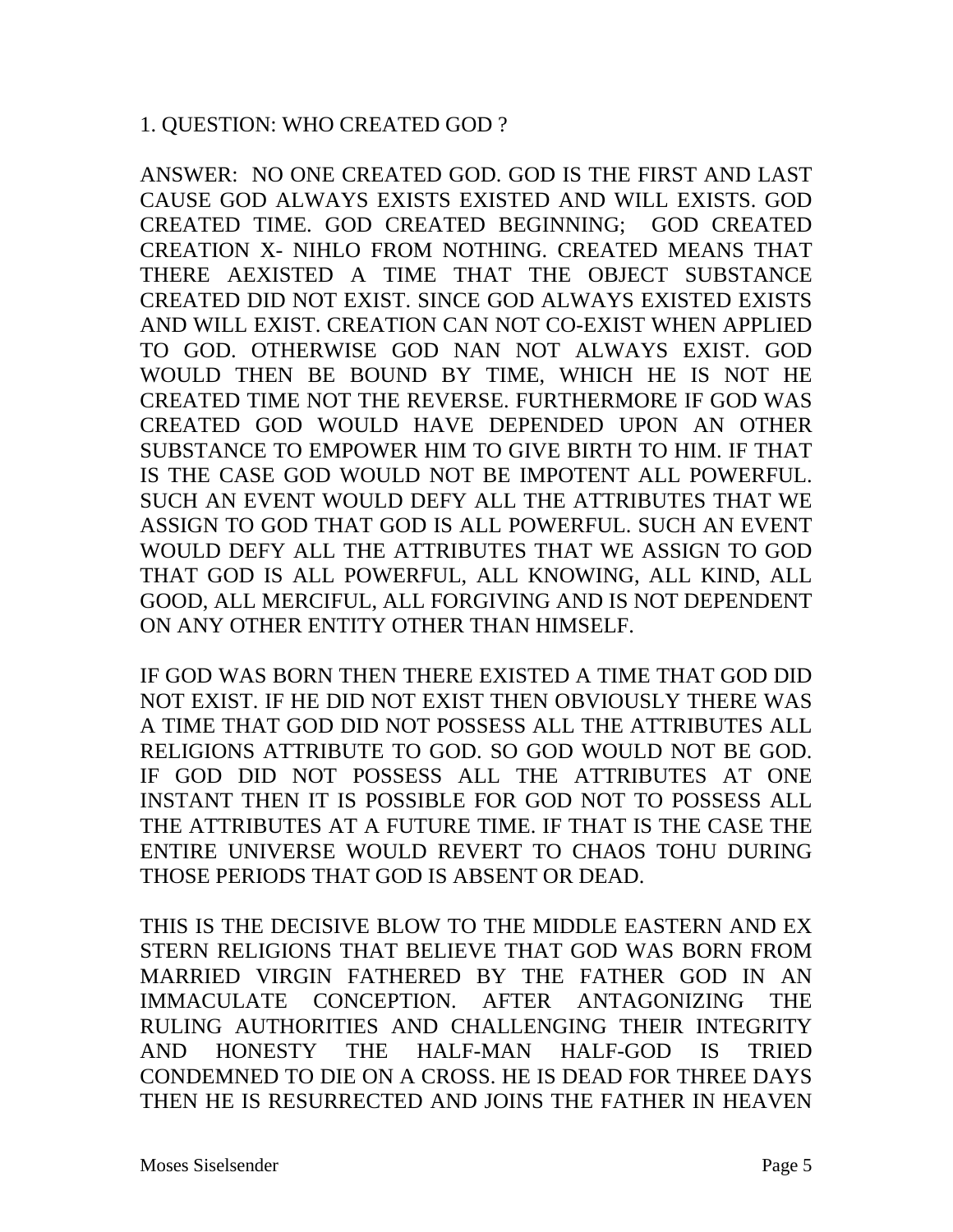TO FORM A TRINITY OR PART OF ANOTHER CONFEDERATION PANTHEON OF GODS.

THIS IS TRUE ACCORDING TO PURE MONOTHEISM –JUDAISM, ISLAM, UNITARIANISM, JEHOVA WITNESSES, OTHER NON TRINITARIAN RELIGIONS LINK BOOK 2 BEGINNING COMMENTARY ON 13 PRINCIPLES OF

**MAIMONIDES** LINK BOOK 3.

ANSWER: ACCORDING TO GREEK, ROMAN, HINDU, BUDDHIST, EGYPTIAN, AND CHRISTIANITY RELIGIONS GOD CREATED GOD. GOD GETS MARRIED VIRGIN PREGNANT AND BEGETS ANOTHER GOD. THUS THE MAN-GOD IS BORN LIKE ANY OTHER HUMAN AFTER REMAINING IN THE WOMB FOR NINE MONTH.

ARISTOTLE ALSO BELIEVED THAT GOD CREATED GOD. ARISTOTLE ALSO BELIEVED THAT ORIGINAL MATTER ALWAYS EXISTS ORIGINAL MATTER IS GOD.

LINKS: 1. SEE BEGINNING BOOK 3 COMMON DENOMINATOR HINDUS BUDDISTS EGYPTIAN ROMAN GREEK CHRISTIAN RELIGIONS

2. IS GOD A PURE MYSTERY OR ARE ATTRIBUTES OF GOD THE SUBSTANCE AND ESSENCE OF GOD?

LINKS 2. -BEGINNING BOOK 2 BOOK 3 DISTINCTION BETWEEN PURE MONOTHEISM –ISLAM, JUDAISM; AND OTHER NON-PURE MONOITHEISTIC RELIGIONS WHO BELIEVE IN A FATHER SON SONS DAUGHTERS AND HOLY GHOSTS OTHER COUNTLESS ATTRIBTES OF GOD.

3. IF ONE BELIEVES THAT THE ATTRIBUTES OF GOD ARE GOD IS SUCH A BELIEF PROHIBITED FOR JEWS BUT PERMITTED FOR NON JEWS? I

ANSWER: CORRECT. LINK BOOK I BOOK 2 BOOK 3 BEGINNING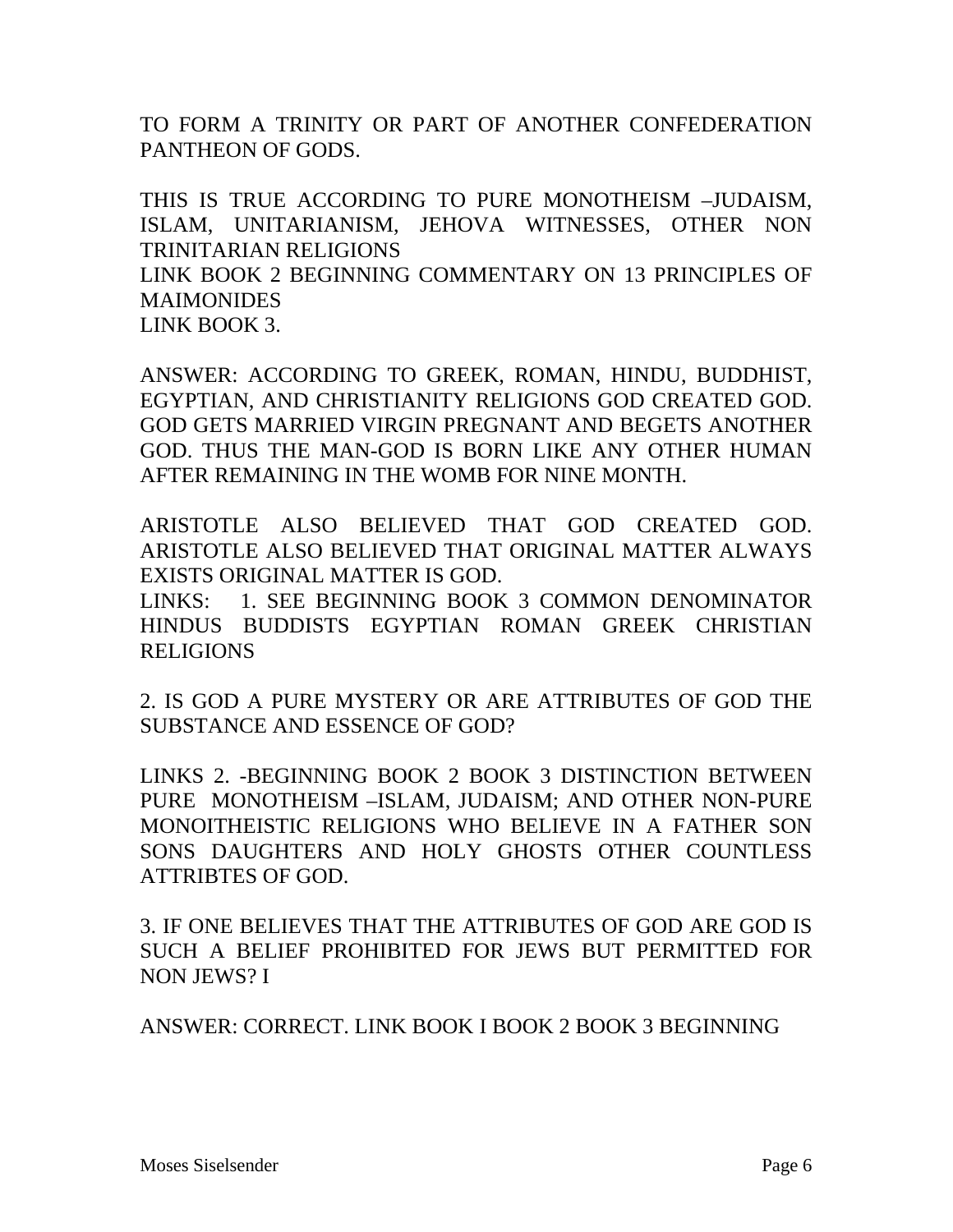# BOOK I

MOSHE EMET VETOROTO EMET

#### MOSHE IS TRUTH AND HIS TORAH IS TRUTH GIVEN BY G— D AND SUCH TORAH IS ETERNAL AND WILL NEVER BE CHANGED. MAIMONIDES THIRTEEN PRINCIPLES 7 TO 9

Ki Ner Mitzvoh Vetoral Ohr

for Mitzvohs are like a candle and Torah is aura-Mishleh Proverbs6:23 -to achieve domunon with G-d

Titan Ejglet Leyaakov Chesed LeAvrohom-

G-d gives Truth to Yaakov and equity to Avrohom — Micha 7;20

Fulfill your promise to the Patriarchs that Jews survive eternally in the historical and new land of Israel that includes Yehudah Shomron Gaza Golan Heights and of course the old and new Jerusalem that has been the capital of the Jewish people for the last 3,000 years. Over 600 times is Jerusalem mentioned in the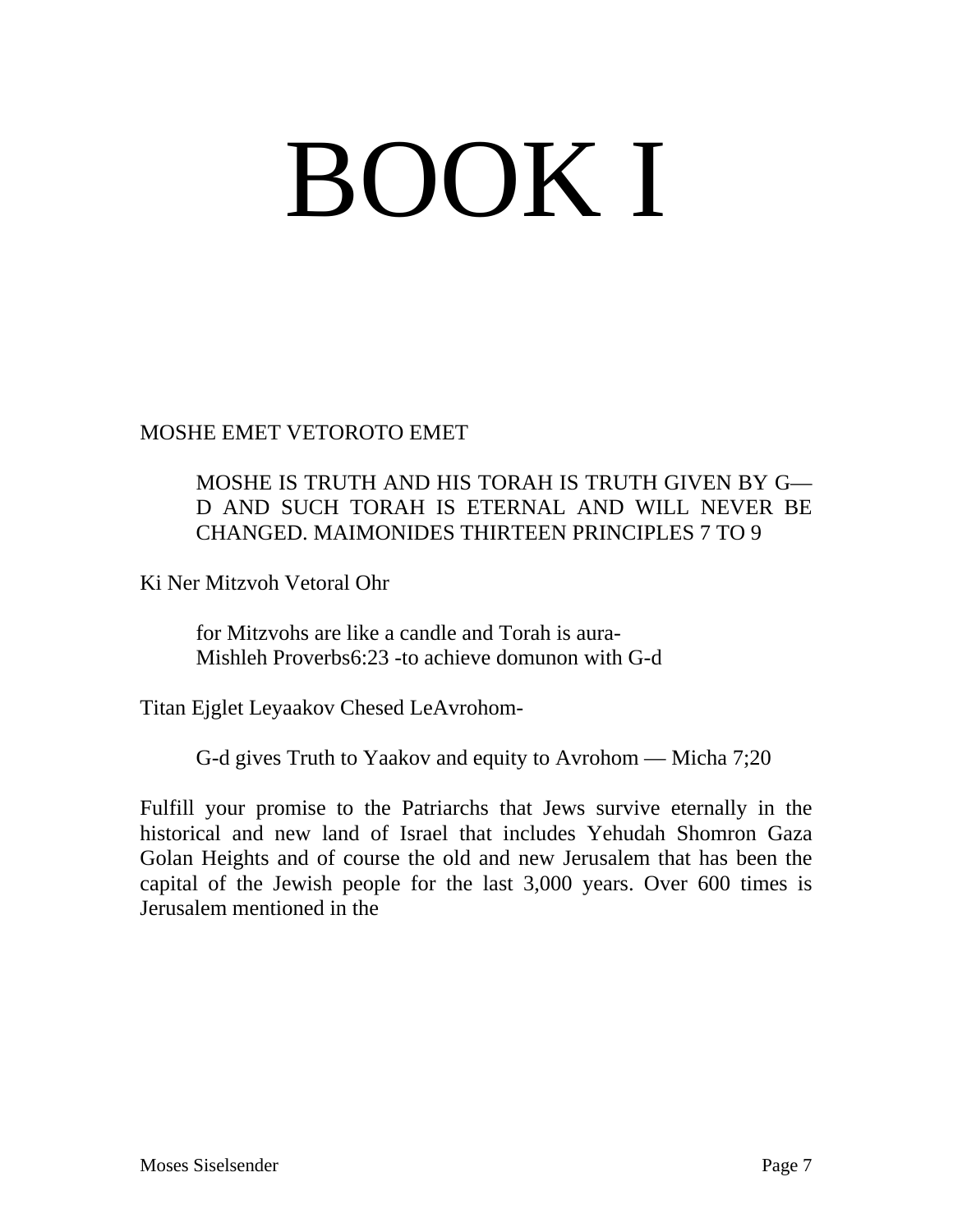## Sholom Bayit

#### 4000 YEARS JEWISH ISRAEL TORAH AND JUDAISM AND ALL WRITINGS OF

#### MOSHE SISELSENDER

Author of 20 books and translation and interpretation of many tractates of Jerusalem Talmud · Books CDs and future-DVDs

Vol. 1 RESPONSA OF THE FOUR PARTS OF THE SHULCHAN ARUCH Common Sense and Equity Netzech Yaakov Yoseph v l.l EVEN HOEZER YOREH DAYOH- CHOSHEN MISHP ORECH CHAIM

Tzadikim yaalchu bo ureshoim yikoshlu bo prayer Hoshea 14:10

THE WISDOM OF THE TORAH AND SCIENCE IS A PRESCRIPTION FOR LIFE AND LONGEVITY. THE RIGHTEOUS WILL FIND AND GENERATE LIFE FOLLOWING ITS ADVICE WHILE THE WICKED WILL CORRUPT ITS IDEAS AND EXPLOIT ITS SECRETS TO CAUSE DEATH FOR OTHERS AND EVENTUALLY THEY WILL FALL ON THEIR OWN SWORDS AND DISAPPEAR FROM THE PAGES OF HISTORY. WISDOM AND NEW SCIENTIFIC DISCOVERIES AND PHILOSOPHY AND RELIGION CAN BE COMPARED TO THE DISCOVERY OF THE SMASHING THE ATOM. NEW SOURCES OF ENERGY CAN BE GENERATED. ALSO A BOMB THAT CAN DESTROY MANKIND CAN RESULT. ONE MUST NOT HESITATE TO PRINT KNOWLEDGE AND NEW IDEAS.

However one must write all the opposing ideas and state a comprehensive picture in order to prevent an honest reader from misunderstanding and arrive at a distorted concept and reach decisions that I never intended. I insist that all my books be printed and not give only the ideas of one book. Everything I write is related with every other book. I have recently copyrighted many of my books having thousands of pages. One must read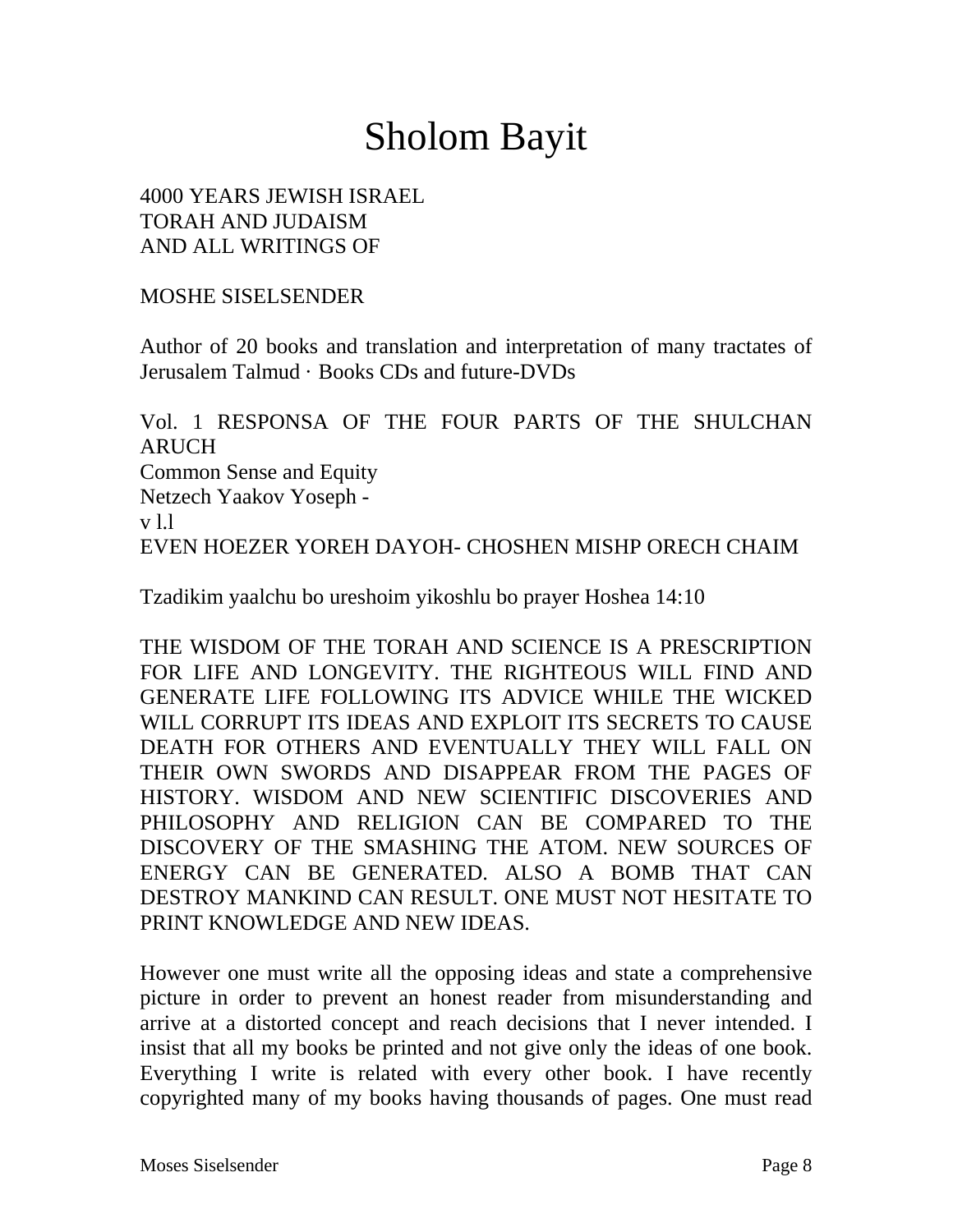all my books otherwise one will not even understand clearly one book. One may think he/she understands what I mean when I meant something else. Not everything I write is meant under all contingencies.

One MUST CONSULT A SCHOLAR OF JEWISH LAW WHO HAS MASTERED AND OBSERVES ALL THE FOUR PARTS OF THE SHULCHAN ARUCH WHEN AN ACTUAL CASE IS INVOLVED.

NO ONE CAN RELY ON WHAT I WRITE AND APPLY IT FOR THEIR PARTICULAR PROBLEM.

I AM ONLY STATING PRINCIPLES OF LAW. I AM NOT GIVING ANY ADVICE ON WHAT TO DO.

### WWW.AGUNAH.COM

OUR MISSION REMAINS TO STRENGTHEN FAMILY LIFE TO ENCOURAGE AND PERSUADE ALL PARENTS TO REMAIN MARRIED NO MATTER WHAT. ONCE A CHILD IS BORN A NEW LIFE IS CREATED IN THE WORLD BY THE FATHER AND THE MOTHER; A SOUL IS GIVEN BY G-D. ONCE THE CHILD ENTERS THE WORLD IT IS THE HOLY DUTY MISSION AND RESPONSIBILITY OF PARENTS TO STICK IT OUT FOR THEIR SAKE AND THE SAKE OF THE CHILD.

We refer the reader to the excellent book **Between Two Worlds: The Inner Lives of Children of Divorce** by Elizabeth Marquardt Crown, 288 PAGES. This book reveals startling statistics of the insecurity and loneliness that children from divorced homes suffer on top of all the problems that normal children suffer growing up. Scientific research substantiates the above facts. Instead of parents being the Rock of Gibraltar and being the personification of security, the parents by splitting saddle their children with the parents' immaturity. They teach their children that instead of fulfilling their mission in this world of remaining married and acting with responsibility to spouse and children, they abdicate their responsibility for their own pleasure.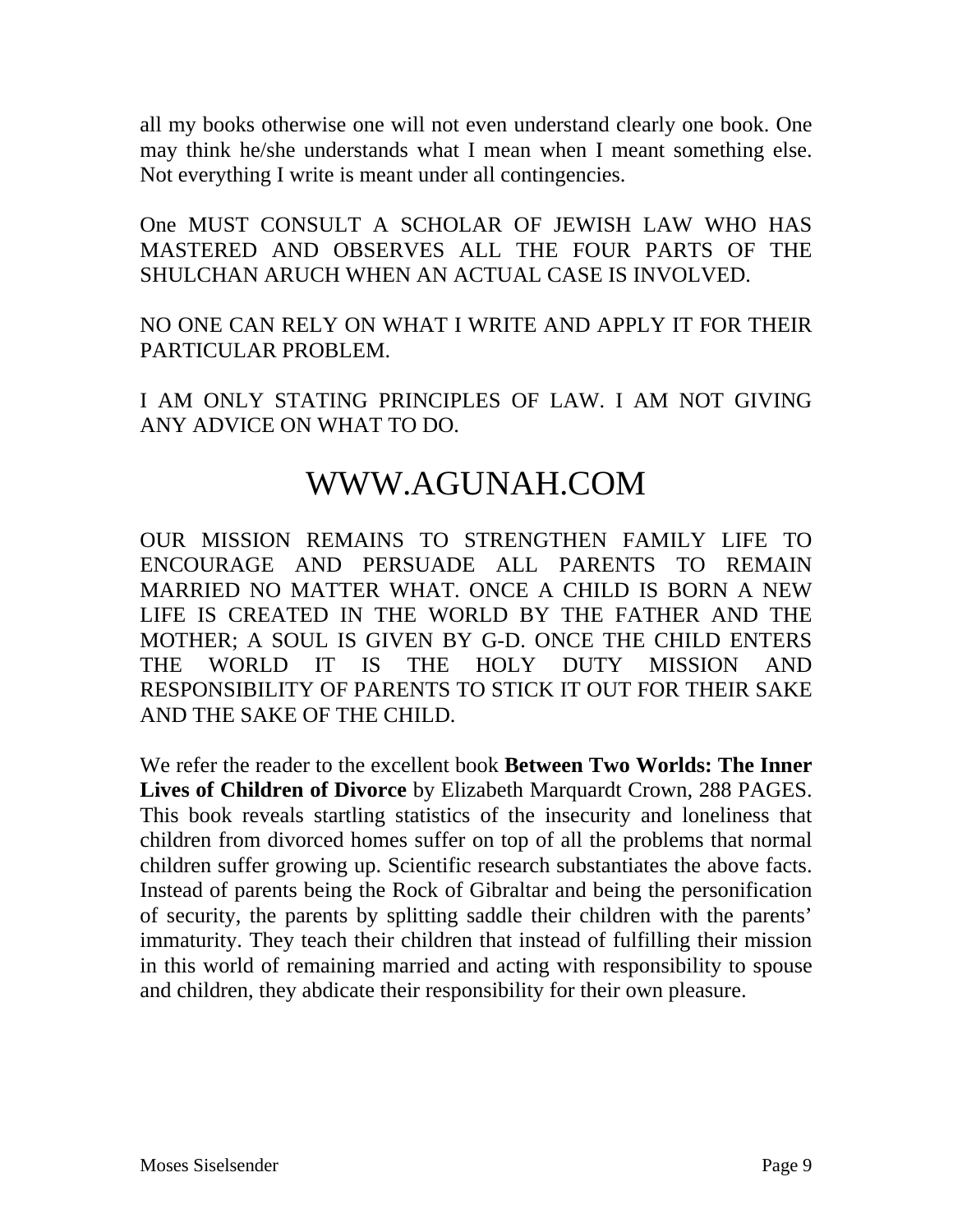#### ALL SPOUSES WHO ARE IN A DYSFUNCTIONAL MARRIAGE VISIT US ON THE INTERNET. TYPE IN "AGUNAH". OUR WEB SITE WILL APPEAR.

[Betdin@agunah.com](mailto:Betdin@agunah.com) or [mosessiselsender@yahoo.com](mailto:mosessiselsender@yahoo.com) 

We will move heaven and earth to assist you to save your marriage.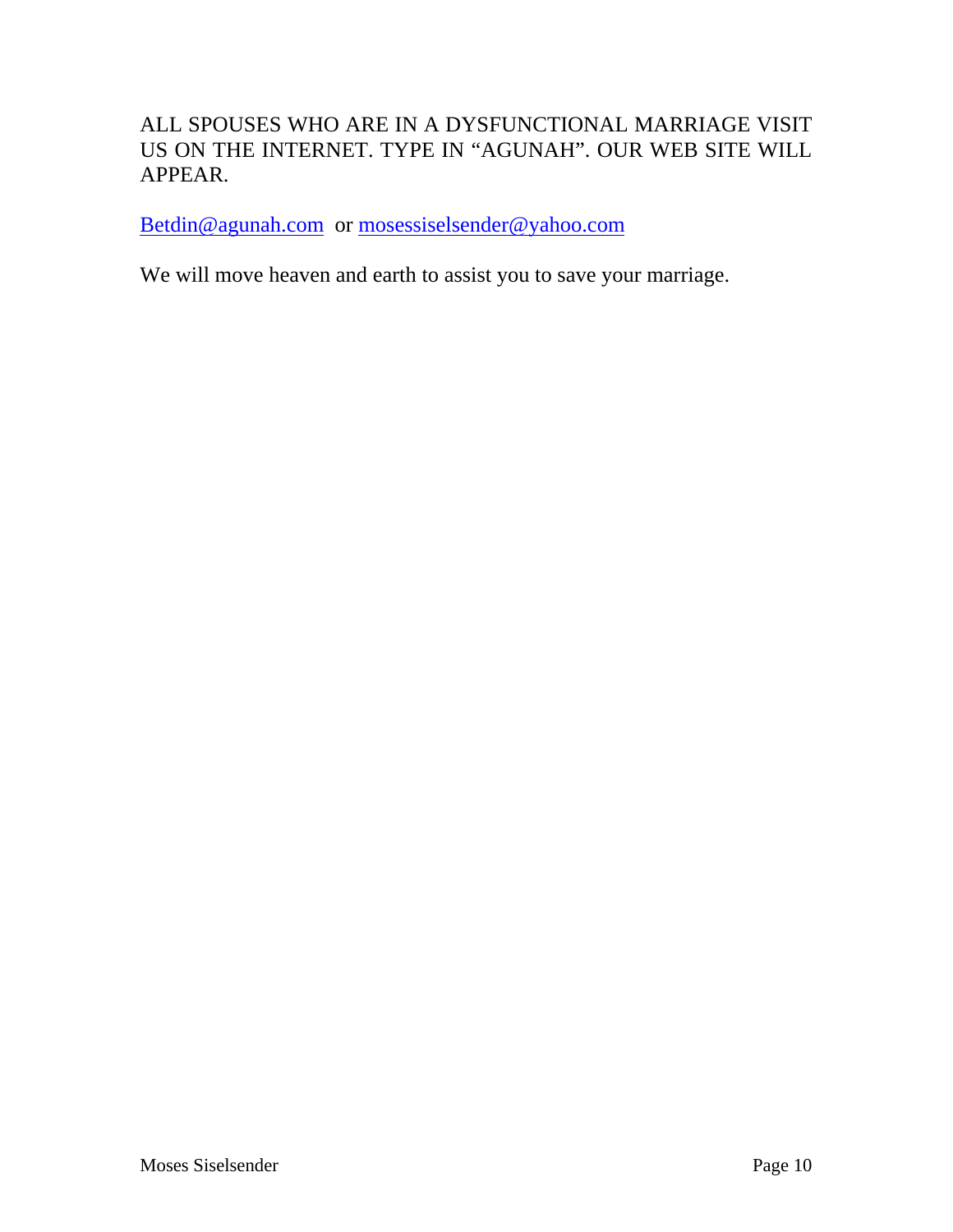#### HASHEM ELOKANU EMET GOD OUR GOD IS TRUTH

#### MOSHE EMET VETOROTO EMET –

MOSHE IS TRUTH AND HIS TORAH IS TRUTH GIVEN BY G-D AND SUCH TORAH IS ETERNAL AND WILL NEVER BE CHANGED-MAIMONIDES THIRTEEN 7 9

Ki Ner Mitzvoh Vetoral Ohr

- for Mitzvohs are like a candle and Torah is aura-
- Mishleh Proverbs6:23
- -
- -to achieve communion with G-d

-

Titan Emet Leyaakov Chesed LeAvrohom-

G-d gives Truth to Yaakov and equity to Avrohom - Micha 7;20

fulfill your promise to the Patriarchs that Jews survive eternally in the historical and new land of Israel that includes Yehudah Shomron Gaza Golan Heights and of course the old and new Jerusalem that has been the capital of the Jewish people for the last 3000 years.

Over 600 times is Jerusalem mentioned in the Bible and is central for Jewish existence for the past 3000 years. Not once is Jerusalem mentioned in the Koran. Muslims never turn toward Jerusalem to pray.

Jews always turn to Jerusalem to pray. Jerusalem is mentioned three times a day in daily prayer 365 days a year.

When the Jew recites grace Jerusalem and Zion -all of historical Israel is mentioned.

When the Jew is born at the Brit the circumcision Jerusalem is mentioned.

When the Jew reads the scrolls of the Torah the Sefer Tora every Monday and Thursday and every Sabbath and Holiday Jerusalem and Zion are mentioned.

When the Jew gets married Jerusalem is mentioned.

When the Jew dies Jerusalem and Zion are mentioned.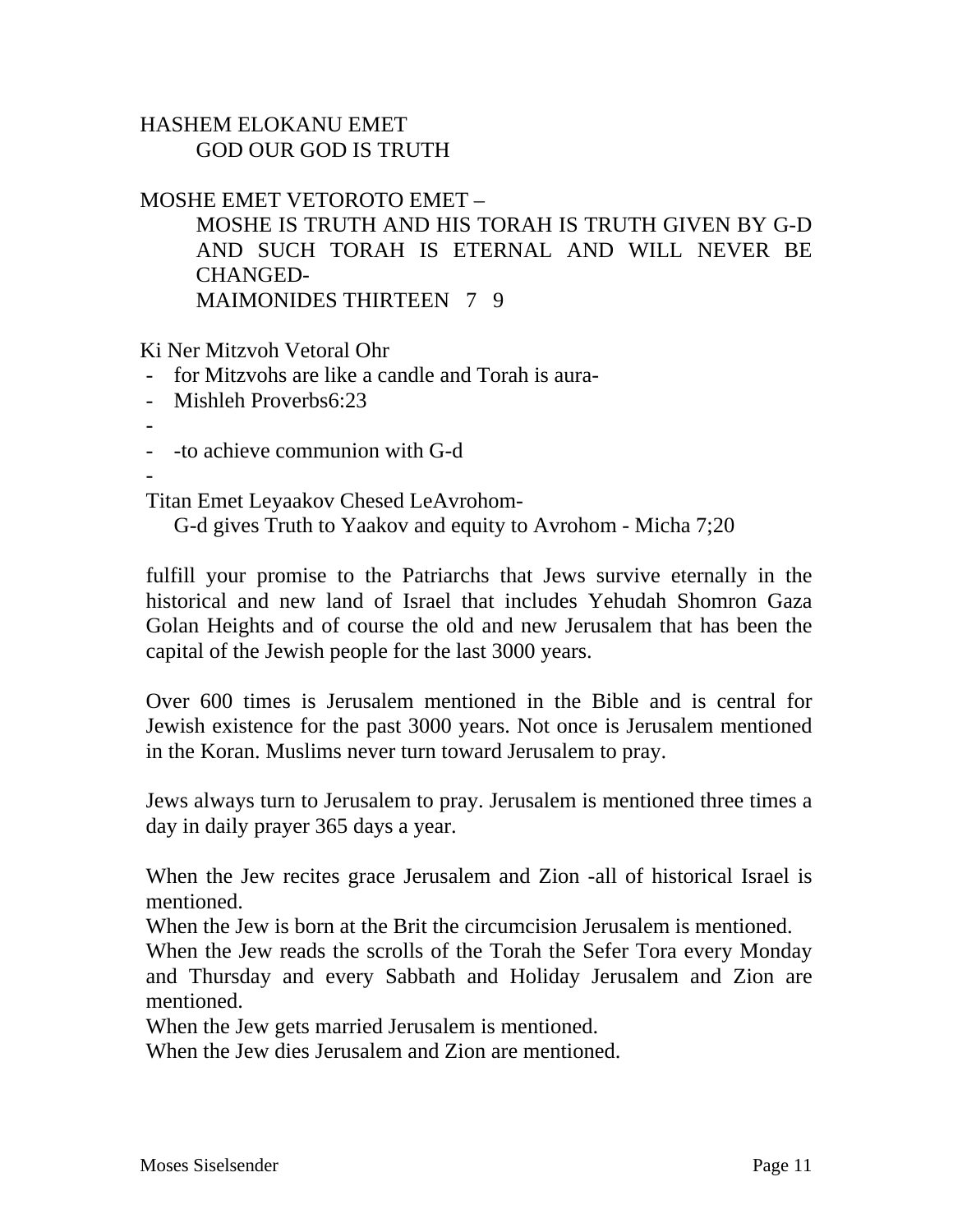All Christians 2 billion -as well as Jews believe that the Messiah will not come unless Jews are in possession of all of historical and new Israel and all of historical and new Jerusalem .

Ho Ariel Ariel kiryos chono dovid.

O Jerusalem Jerusalem the abode of King David Issiah 29:1 The city of Jerusalem will be restored to the Jewish people.

Vehoyo beachrit hayomim nochon yihyeh harbais hashem berosh hehorimveniso migvootvenehoru ailovkol hagoyimveholchu amim rabimveomru lech venaalehel har Hashemel bais elokai Yaakov veyoranu midrochovvenalcho beorchosov ki metxiopn taixai torah udvar hashem miyeushelayim. Veshofot bain hagoyimvehochiach lamim rabim vekitsu charvosom leitim vechanosayhem lemizmoros lo yiso goi al goi cherev velo yilmedu od milchomo.Issiah 2: 2-5.

At the end of days all nations will climb the mountains to Jerusalem the city given by G-d to The Jews the descendants of Jacob. All nations will declare their readiness to learn TORAH. For from Zion will TORAH GO FORTH AND THE WORDS OF G-D from Jerusalem. And then will men follow the word of G-d. They will destroy their swords and spears and convert them to plowshares. And no man will lift a sword upon another human. They will no longer teach the art of war. Only the science of humanity and living peacefully together. Man will harness his resources and intellect to light diseases and wipe cancer aids heart diseases strokes off the face of the earth. Man will be able to control natural disasters and wipe hunger off the face of the earth.

-

Ki rotze hashem beamo yefoer anovim beyshuo yaalozu chasidim bekovod yerannenual mishkevosom Psalms 149:4-5. For G-s desires his people the downtrodden will be helped by G-d. the pious will exalt in G-d let them sing joyously when they recline and are no longer stressed from fear of attack. G-d will protect all of mankind. Shechora ani venavava bnos yerushelayim . The first act of creation was to create the Torah - Rashi comments in Genesses Beraishis 1:1 The Torah is called rashis -the beginning raishis darko Mishle 8 .See also Jeremia 33 Im lo berisi chookos shomayim veoretz lo samti if not for my covenant with all of mankind to observe all the humane laws-the Seven Mitzvot of the descendants of Noach -all the laws of one's state and federal laws I G-d would not have created the universe.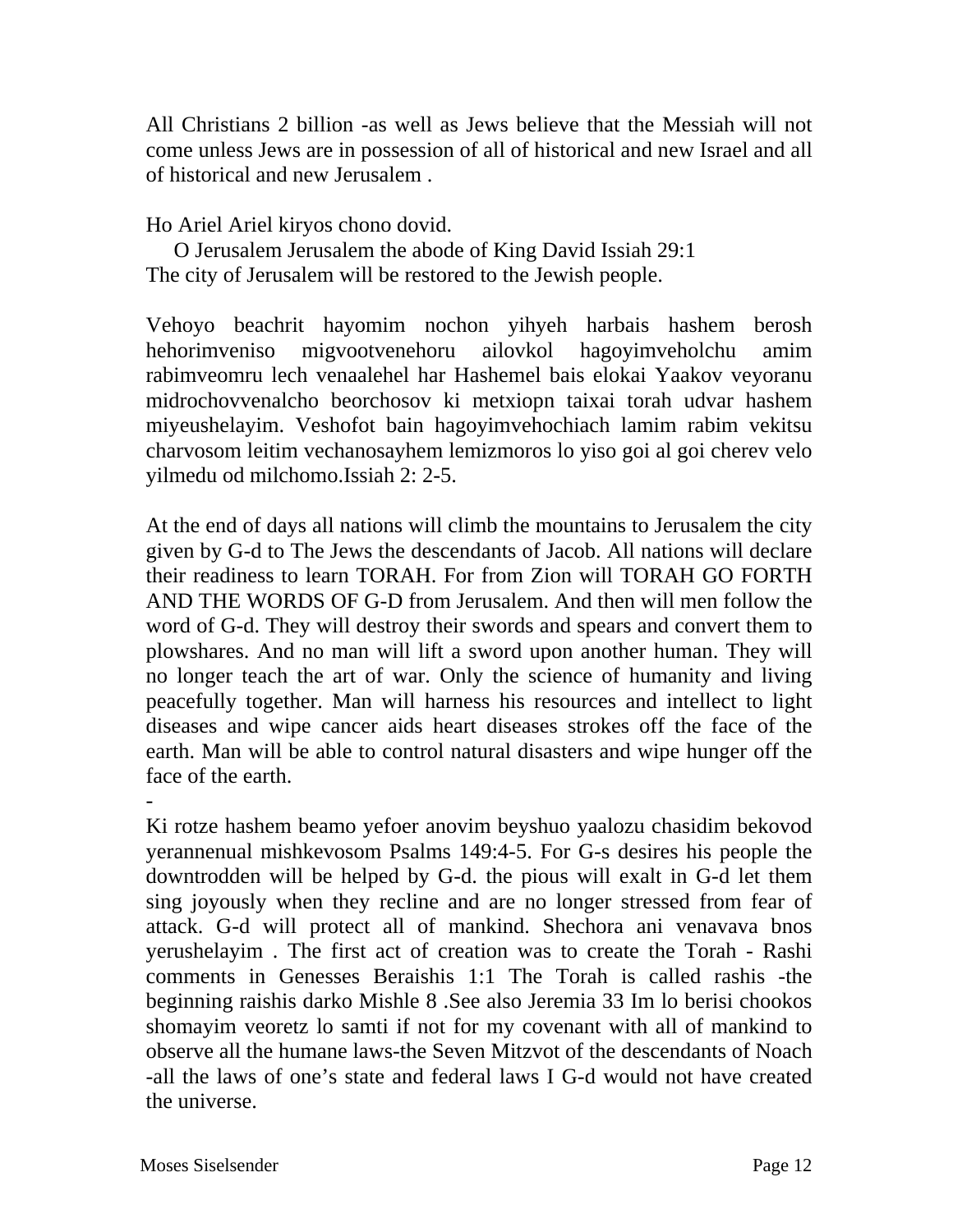Likewise, if Jews would not accept the ritual laws of the Torah, in addition to observance of the humane laws of the federal and state laws I G-D would not have created the universe. Thus G-D in HIS first act of creation created a purpose and reason for His creation of the universe- mankind's observance of the laws The Rabbis teach us that G-d wrote His Torah using white fire as parchment and black fire as ink. Obviously, white tire and black fire are symbolic. They possibly could be the basis of all matter- the tiniest components of electrons and neutrons that man can never discover even if he smashes atoms with the velocity of light. G-d could have created the laws of mathematics physics chemistry biology and all the other sciences that operate in the universe. These laws are linked with all the Written and Oral Torah that Jews and the rest of mankind posses today that is written in the Talmud and summarized in the Shulchan Aruch.-the Four Codes of Law. This possibly is The Torah of G-d. '

The Rabbis teach us that G-d simultaneously created in His first act the Hebrew alphabet and used the letters to spell out His decrees. The letters of the alphabet are another form for the agents of G-d that G-d employs different letters or combination of letters or forces to create various chemical reactions . Emloyed in the creation of matter and non matter used as abasis for the creation of the universe.

Simultaneously also, the first act of G-d was to create the souls of all Jews and all non Jews who would be the recipients of the Torah.

KING SOLOMON IN THE SONG OF SONGS STATES THAT THE COMBINATION OF BLACK LETTERS ON WHITE PARCHMENT - THE WAY THE HOLY SCROLLS ARE WRITTEN TO THIS DAY ONLY BLACK NO OTHER COLORS ONLY WHITE PARCHMENT - NO OTHER COLORS IS THE GREATEST BEAUTY SINCE THIS COMBINATION WAS CHOSEN BY G-D AND EMPLOYED TO ISSUE G-D'S DECREES TO CREATE THE UNIVERSE . THE COLOR BLACK ON A WHITE LANDSCAPE IS BEAUTIFUL SINCE THE COLOR BLACK WAS EMPLOYED TO WRITE GOD'S DECREES. SOLOMON STATES IN THE SONG OF SONGS THAT BLACK IS BEAUTIFUL. SOLOMON DOES NOT MENTION THE COLOR WHITE BUT WHITE IS ALSO IMPLIED.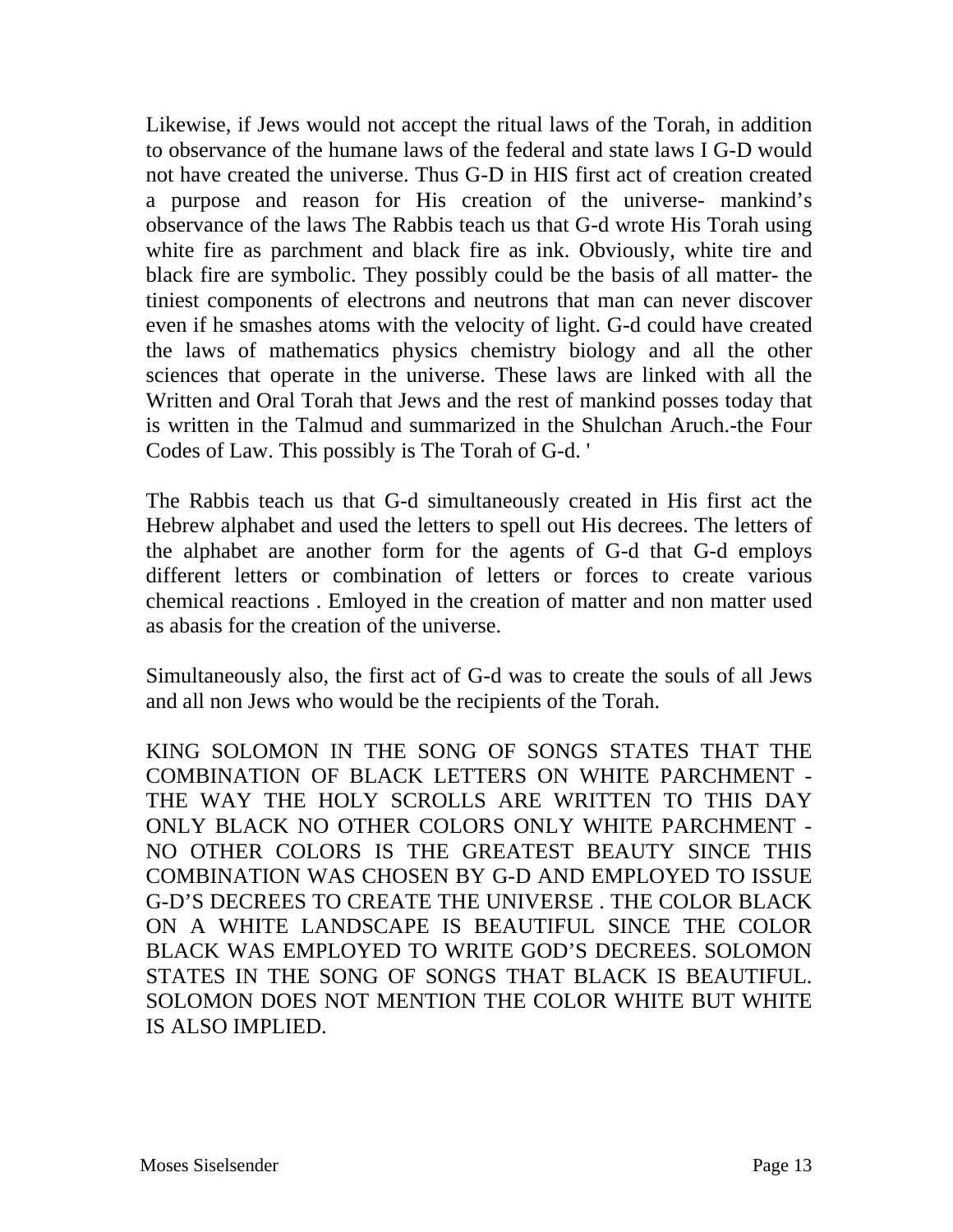All of mankind achieves divine powers by studying and observing those laws intended for them by G-d. IN THAT WAT WE ARE PARTNERS TO G-D IN MAINTAINING SPIRITUALLY THE WORLD. Song of Songs 1:5

I am a daughter of Jerusalem yofo at rayosi hinoch yofi aynayich yonim you are beautiful my bride your eyes have the beauty of doves that are the symbol of peace and tranquility. SONG of Songs 1:15

Vehoyo ki yizak alai veshomati ki chanun oni. You shall not cause any distress to any human. For if you do and the injured party will scream to me I will listen for I G-d am compassionate. Exodus 22:26

Just like G-d is compassionate so too all humans must follow in the footsteps of G-d and be merciful and compassionate to all humans regardless of sex race or national origin or any religion they believe or fail to believe.

Mi hoish hachofetz chayim ohev yomim liros tov netzor leshoncho mayro usfosecho medaber mirmo. Psalms 34:14

Who is the man or woman who loves life to see good and true happiness guard your tongue from slander and libel even if true certainly if such speech is false.

Hatorah- Etz chaim hi lamachzikim bo vetomcheyo meushor. For TORAH STUDY AND OBSERVANCE IS THE TREE OF LIFE Proverbs 3:18

orech Yomim beyemino ubesmolo osher vekoved. LONGEVITY OF LIFE IS IN HER RIGHT HAND AND WEALTH HEALTHAND HONOR IS IN HER LEFT HAND -THE STUDY AND OBSERVANCE OF TORAH. PROVERBS 3:16.

Dorkayo darkay noam vekol nesvosayo sholom- HER PATHS ARE THE PATHS OF TRANQUILITY AND HARMONY. ALL ROADS END WITH RECONCILIATION AND PEACEFUL EXISTENCE. Proverbs3:17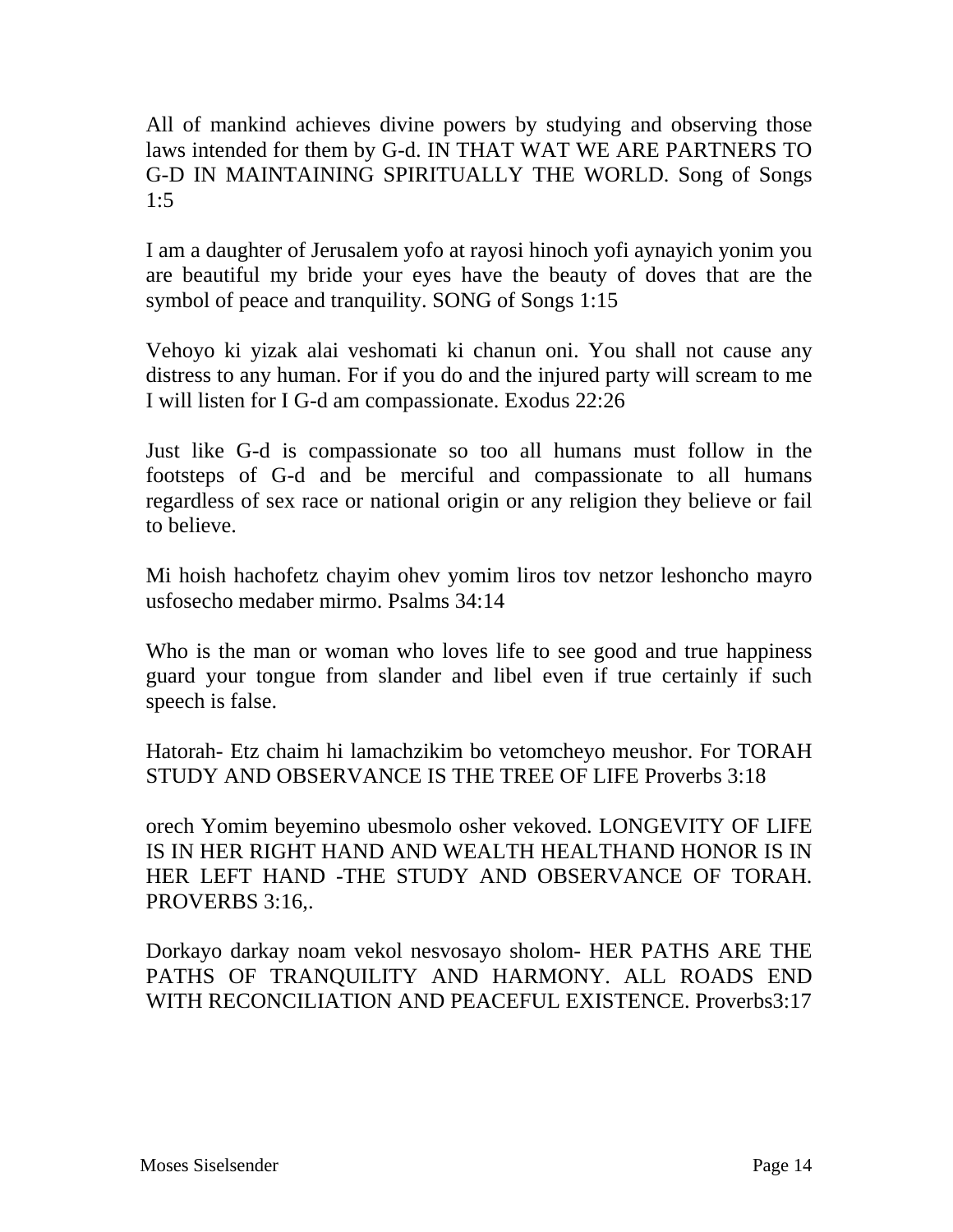MORE PEOPLE HAVE DIED IN THE NAME OF RELIGION THAN ANY OTHER EXCUSE TO KILL HUMANS. HOW CAN ONE KNOW IF WHAT THE LEADER TELLS US IS TRUE OR NOT? THE ANSWER IS THAT G-D DID NOT GIVE A MONOPOLY TO ANY ONE INDIVIDUAL. ALL MEN/WOMEN ARE ENDOWED BY THE CREATOR WITH EQUAL WISDOM. SOME HAVE MORE AND SOME HAVE LESS. G-D REPRESENTS EQUITY AS WELL AS, WISDOM AND JUSTICE. WHEN THE LEADER TELLS US ANYTHING THAT DEFIES REASON AND EQUITY ONE CAN BE SURE THAT THIS IS NOT THE WORD OF G-D BUT THE MACHINATION OF THIEVES. ONE IS NOT TO GIVE A BLANK CHECK TO NO ONE. A LIE 2000 OR 3000 YEARS OLD IS STILL A LIE. WHEN ONE MURDERS ANOTHER HUMAN BASED ON THE AUTHORITY OF A 2000 OR 3000 YEAR LIE THE MURDERER IS TO BE KILLED. WHEN ONE THREATENS TO KILL JEWS AND DRIVE THEM OUT OF ISRAEL AND LIES THAT JEWS DO NOT HAVE ROOTS IN ISRAEL AND ARE OCCUPIERS OF ARAB LAND THAT INDIVIDUAL IS A LIAR ANTI-SEMITE AND INCITES TO MURDER. TO LIE ABOUT THE G-D GIVEN RIGHTS OF JEWS TO ISRAEL AND TO DISCRIMINATE AGAINST JEWS LIVING AND BUILDING IN HISTORICAL AND NEW JERUSALEM- JUDEA SHOMRON THE GOLAN HEIGHTS AND GAZA -THE HISTORICAL LAND OF ISRAEL PLACES THE DENIER IN THE SAME BOAT AS HITLER AND THE NAZIS WH0 WANTED TO MAKE EUROPE JUDENREIN. JEWS HAVE A RIGHT BECAUSE G-D IN THE BIBLE GAVE ISRAEL TO THE JEWISH PEOPLE THE DESCENDANTS OF JACOB -CALLED JESHURUN AND ISRAEL - NOT TO THE ARABS WHO HAVE 22 COUNTRIES WITH MILLIONS OF SQUARE MILES OF LAND. THE DISPUTE WITH THE PALESTINIANS AND ALL THE OTHER ARABS IS NOT BECAUSE OF ISRAEL OCCUPYING ARAB PALESTINIAN LAND; BUT BECAUSE THE ARABS DO NOT WANT ANY JEWISH STATE. THE PALESTINIANS WILL NOT RECOGNIZE ANY JEWISH STATE. PERIOD. JEWS HAVE A RIGHT TO KEEP ANY LAND THEY CONQUERED AND CAPTURED. JUST LIKE EVERY COUNTRY IN THE WORLD HAS ITS BOUNDARIES FROM THE LAND IT CAPTURED. THE JEWS CAPTURED YEHUDAH SHOMRON ATHE GOLAN HEIGHTS IH THE SIX DAY WAR THAT WAS PROVOKED BY THE ARABS. THE JEWS WON THE ARABS LOST WE KEEP WHAT WE WON. THE ARABS AND PALESTINIANS HAVE ZERO RIGHTS TO ANY PART OF ISRAEL. LET ALL THE PALESTINIAN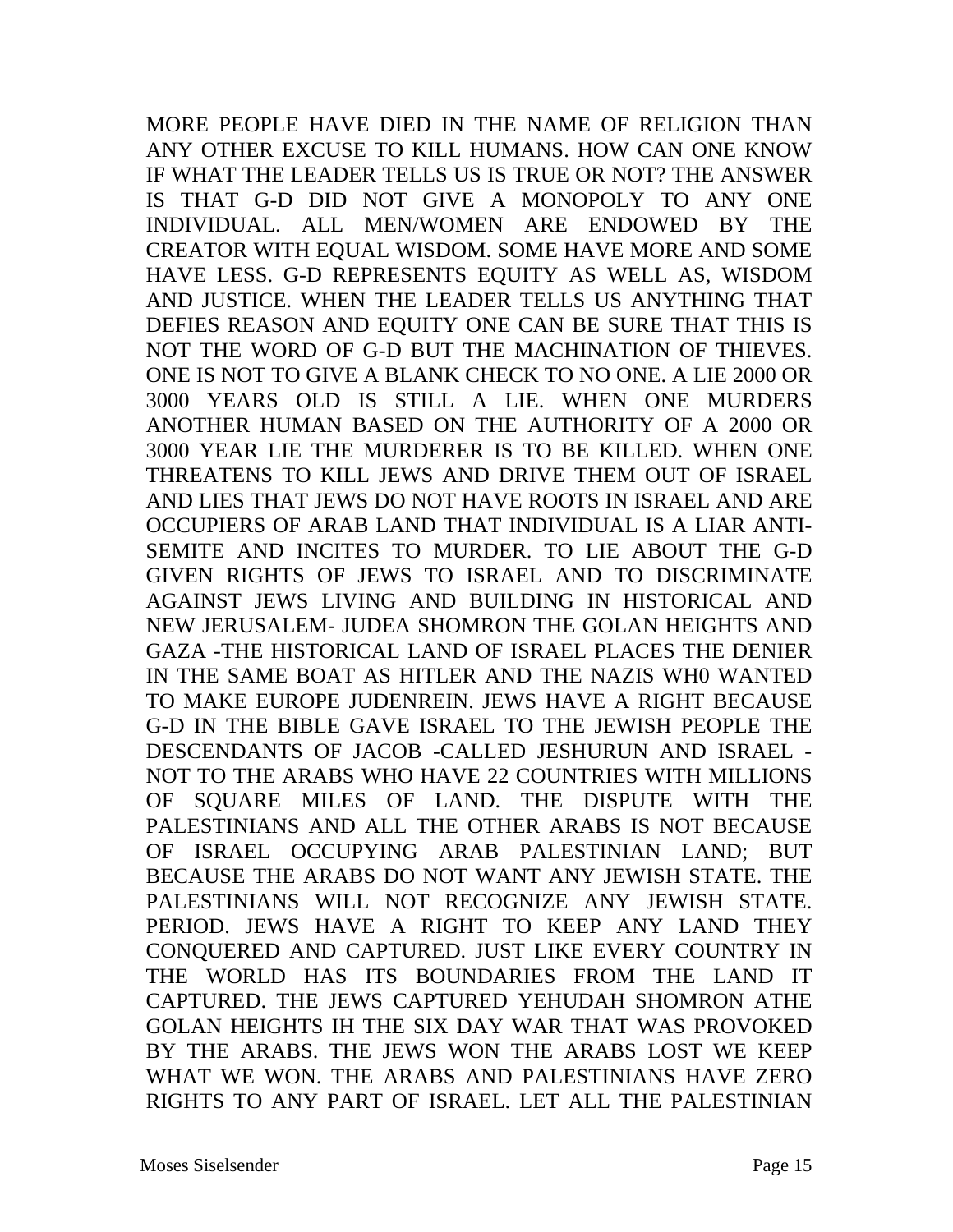GO TO JORDAN. JORDAN WAS PART OF THE ORIGINAL MANDATE IN 1920 PROMISED FOR THE JEWS IN THE BALFOUR DECLARATION AND SUPPORTED BY THE LEAGUE OF NATIONS AND ALL AMERICAN PRESIDENTS TO CREATE A JEWISH HOMELAND IN THAT TERRITORY. GREAT BRITAIN STOLE 80%OF ISRAEL AND CREATED AN ILLEGITIMATE ARAB COUNTRY. LET ALL THE PALESTINIANS AND ARABS LIVING IN ISRAEL GO TO JORDAN. ISRAEL BELONGS ONLY FOR THE JEWS PROMISED TO US BY G-D AS WELL AS CONQUERED WITH THE BLOOD OF OVER 22000 OF OUR BRAVE MEN AND WOMEN WHO GAVE THEIR LIVES AND DIED FOR KIDDUSH HASHEM TO LIBERATE THE LAND OF ISRAEL FOR THE CHILDREN OF ISRAEL TO STUDY THE TORAH OF G- D .THAT G-D CREATED AS HIS FIRST ACT OF CREATION AS WE DISCUSSED EARLIER.

Ushmarten es chukosai ves mishpotai asher yaase osom hodom vechai bohem Leviticus 18:5 You shall observe all my laws. Some are Chukim laws that are transcendental to human understanding that only Jews are mandated to observe- like the dietary laws the Sabbath laws and laws of family purity-tahahres hamishpocho.

All mankind must observe the humane laws the federal and state laws ,as well as, watching their health and not engage in behavior that exposes them to become ill such as sex outside of marriage, use of drugs alcohol and smoking tobacco . All such behavior can cause cancer and shorten ones life. G-d may well have decreed that one live for 100 years; but G-d gives everyone the freedom - free will to jump off the roof to their untimely death. . All mankind will live as a result of their observance of G-d's teachings. .

In the USA there exists 70 million people who are carriers of venereal -sex transmitted diseases. The total population of the USA is 280 million people approximately. That means that one out of four people in the USA are sexually infected with diseases that cause cancer and death. Why play Russian roulette for a one night time thrill of sex?

The only ones who escape this plague are religious individuals of all faiths who are virgins and have sex only with another individual who is religious only after being married. They will not cheat on their mates because they are honest and responsible to themselves and to their life partner.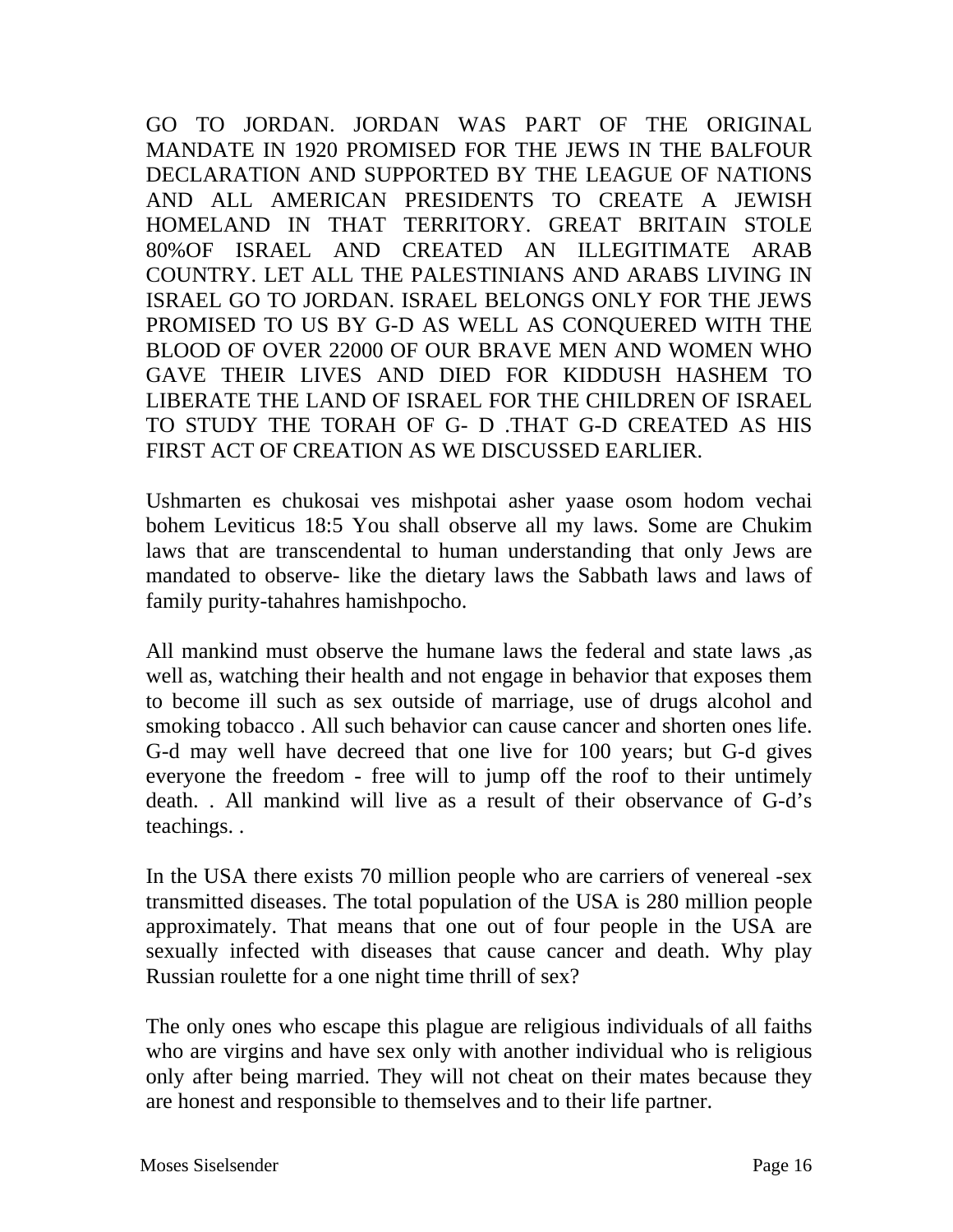Testing to see if one is free from all venereal diseases does not help because no symptoms appear in many cases until the disease blossoms that can take several years. In the interim one can infect their sexual partner. Bisexuals can infect their sexual partner and cause them cancer and death. I know of cases where homosexuals got their girl friend pregnant with a child and with aids. Condoms do not help because the infection can be on top of the penis or the condom can break. Certainly unprotected sex is the height of stupidity. Birth control pills without condoms is not only a violation of religious law - ushmartem meod es nafhshosahem you are mandated to watch out for hazards to health; - but is sheer madness and stupidity. This advice is for those who are not religious and will not abstain from any sex until after marriage.

Tzadikim yaalchu bo ureshoim yikoshlu bo prayer Hoshea 14:10 THE WISDOM OF THE TORAH AND SCIENCE IS A PRESCRIPTION FOR LIFE AND LONGEVITY. THE RIGHTEOUS WILL FIND AND GENERATE LIFE FOLLOWING ITS ADVICE WHILE THE WICKED WILL CORRUPT ITS IDEAS AND EXPLOIT ITS SECRETS TO CAUSE DEATH FOR OTHERS AND EVENTUALLY THEY WILL FALL ON THEIR OWN SWORDS AND DISAPPEAR FROM THE PAGES OF HISTORY. WISDOM AMD NEW SCIENTIFIC DISCOVERIES AND PHILOSOPHY AND RELIGION CAN BE COMPARED TO THE DISCOVERY OF THE SMASHING THE ATOM. NEW SOURCES OF ENERGY CAN BE GENERATED. ALSO A BOMB THAT CAN DESTROY MANKIND CAN RESULT. ONE MUST NOT HESITATE TO PRINT KNOWLEDGE AND NEW IDEAS.

However one must write all the opposing ideas and state a comprehensive picture in order to prevent an honest reader from misunderstanding and arrive at a distorted concept and reach decisions that I never intended. I insist that all my books be printed and not give only the ideas of one book. Everything I write is related with every other book. I have recently copyrighted many of my books having thousands of pages. One must read all my books other wise one will not even understand clearly one book. One may think he/she understands what I mean when I meant something else. Not everything I write is meant under all contingencies.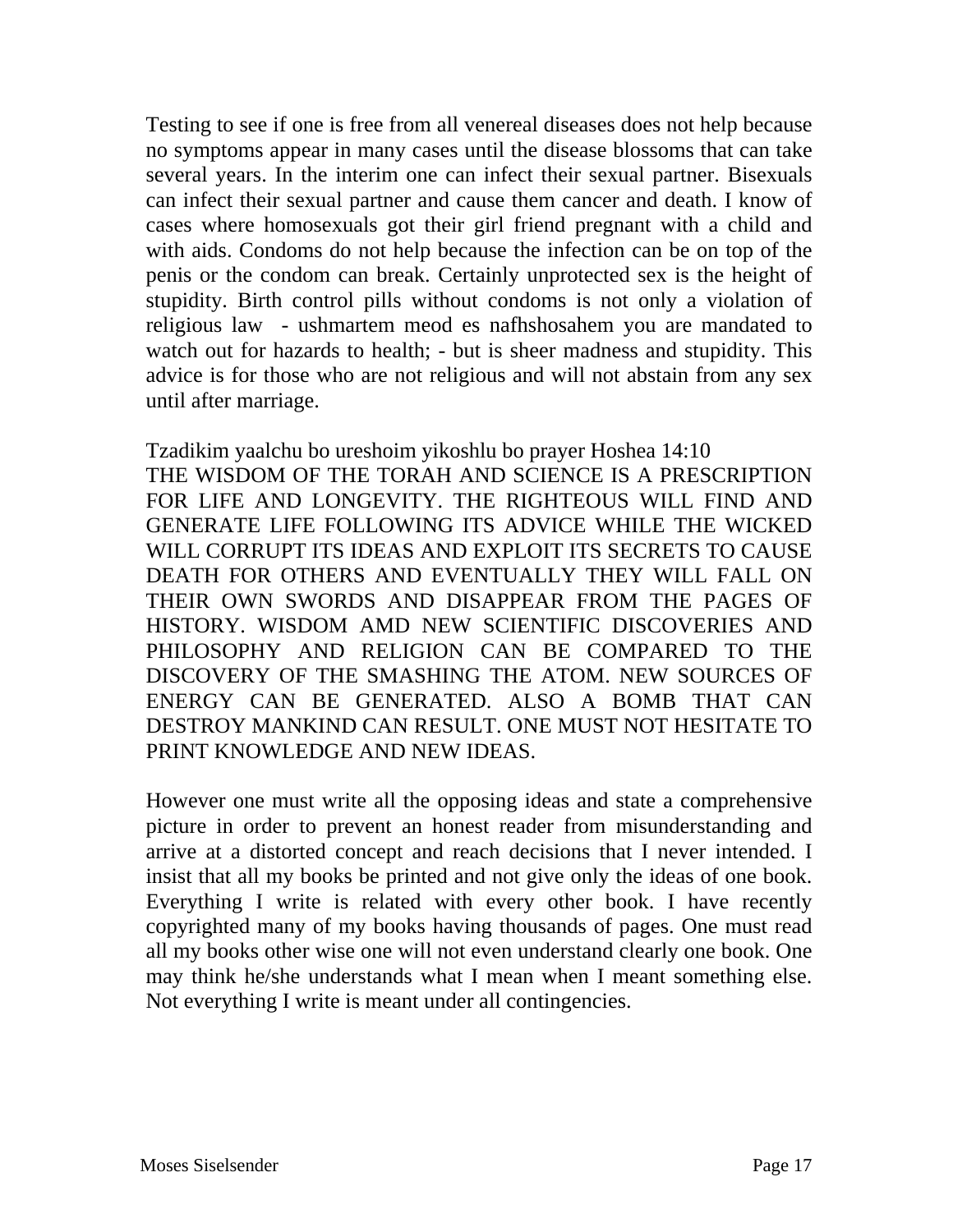One MUST CONSULT A SCHOLAR OF JEWISH LAW WHO HAS MASTERED AND OBSERVES ALL THE FOUR PARTS OF THE SHULCHAN ARUCH WHEN AN ACTUAL CASE IS INVOLVED. NO ONE CAN RELY ON WHAT I WRITE AND APPLY IT FOR THEIR PARTICULAR PROBLEM. I AM ONLY STATING PRINCIPLES OF LAW. I AM NOT GIVING ANY ADVICE ON WHAT TO D0.

KNOWLEDGE LIKE FIRE CAN BE USED T0 GENERATE LIFE OR G-D FORBID BE EXPLOITED BY THE WICKED TO CAUSE SUFFERING AND DEATH. ALL RELIGIONS ARE WONDERFUL. IT IS MAN WHO RECEIVES THE REWARD AND PUNISHMENT HOW HE/SHE USES THE RELIGION AND HOW ONE INTERACTS WITH HUMANS CREATED BY G—D WHO DO NOT ACCEPT HIS/HER BELIEFS. G-D WANTS ALL OF US TO RESPECT AND SANCTIFY ALL LIFE ESPECIALLY HUMAN LIFE. G-D WANTS JEWS TO OBSERVE ALL THE LAWS OF THE TORAH - THE LAWS OF SHABBOS HOLIDAYS THE LAWS OF KASHRUT-THE DIETARY LAWS THE LAWS OF TAHAROT HAMISHPOCHO-THE LAWS OF FAMILY PURITY. Jews must like all other humans observe the humane laws of their government—federal and state. ALL OTHER HUMANS MUST OBSERVE THE HUMANE LAWS OF FEDERAL AND STATE BUT MOST IMPORTANT. G-D IS CONCERNED HOW MAN\WOMAN TREAT OTHERS WHO DIFFER FROM THEM.

Netzach Yisroel lo Yishaker The Eternal of Yisroel does not lie- and G-d's oath that the Jewish nation will survive in the historical and new Eretz Yisroel will remain forever just like G-d is eternal. Those non Jews who help the Jews will achieve communion with G-d will be blessed and survive to eternity. Shmuel- Samuel 1 15:29

KoL Goyim saveuno besham hashem ki amilam Psalms 118:10 All nations surround me to destroy mezbut I utter the name of G-d to come to my defence . Rino Vesimcho beohalei Tzadikim Yemin Hashem ose Choyil Psalms 118:15 The shouts of jubilation and great joy are to beheard in the tents of the righteous - the right hand of G-d fights the battles of Israel the State and the Jewish people. All non Jews who help Jews will live and remain to eternity.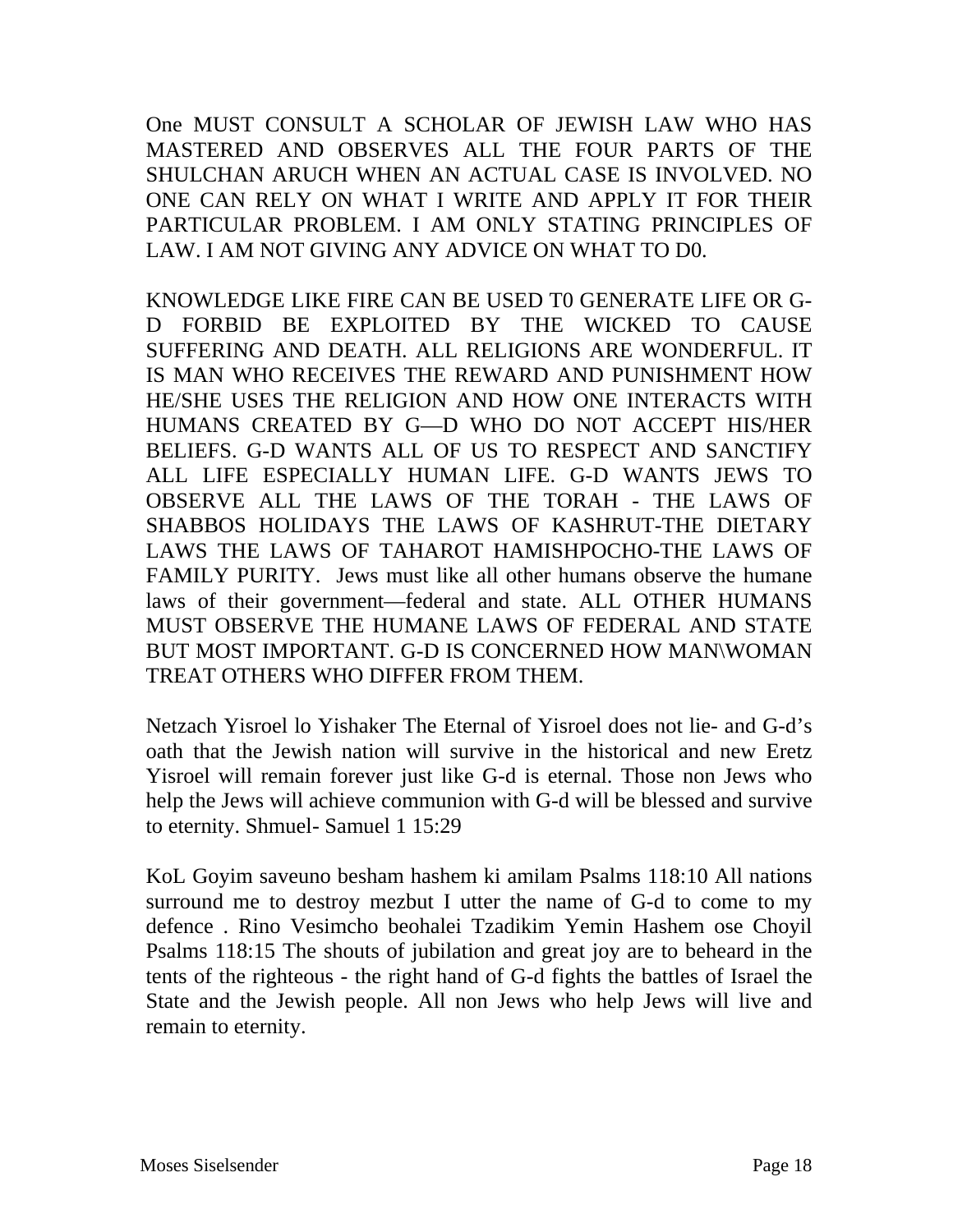Verabim Meyoshne offer Yakitzu And many of those who sleep in the earth -the deceased - will awaken at the end of days aleh lechaye olom -to everlasting life and will never die. The wicked and evil individuals will experience eternal shame when they will compehend their misconduct and evil ways. They themselves will have the greatest regret Daniel 12:2 Vehamaskilim yizharu kezohar harakia umaazdikai horabim kechovim leolom voed. And the wise who study and observe Torah will shine and be recognized by everyone as the lights of heaven. Those Torah scholars who find loopholes and enable the multitude of Jews to remain within the parameters of Torah law and do not read out of Judaism any Jew will shine as bright as the heavenly stars for eternity. Because such is the will of G-d. Daniel 12:3

Although I have written many volumes exploring loopholes to enable agunot to remarry when their husbands refuse to grant them a Get and not remain chained for life; I nevertheless in the spirit of all the sages for the last 4000 years use every tactic and utilize every loophole to enable couples in a dysfunctional marriage to remain married. Remaining married at all costs where children exist is the holy mission of every human. That is the reason and purpose of creation. That must remain the mission of every responsible parent. How long should a spouse wait before seeking a get -a Jewish divorce and a civil divorce and live a normal life? It all depends upon all the facts and circumstances. I have written numerous volumes on the subject of agunot where I delve into this and related areas. See my Volume number2 and 3 -"alienation of affections". One is mandated by Hallacha to ask a scholar who has mastered and observes all four parts of the Shulchan Aruch-Codes of Jewish law for guidance on this earth shaking matter. Then only the concerned spouse should make the decision. Not the scholar not their parents not the psychiatrist but only the spouse himself/herself. This is an earth shaking matter effecting three lives .Their life their spouse's life and more important their child or children's life. There does not exist in the world o an individual who is not severely crippled psychologically as a result of divorce - This is in addition to other psychological problems that all children have when growing up.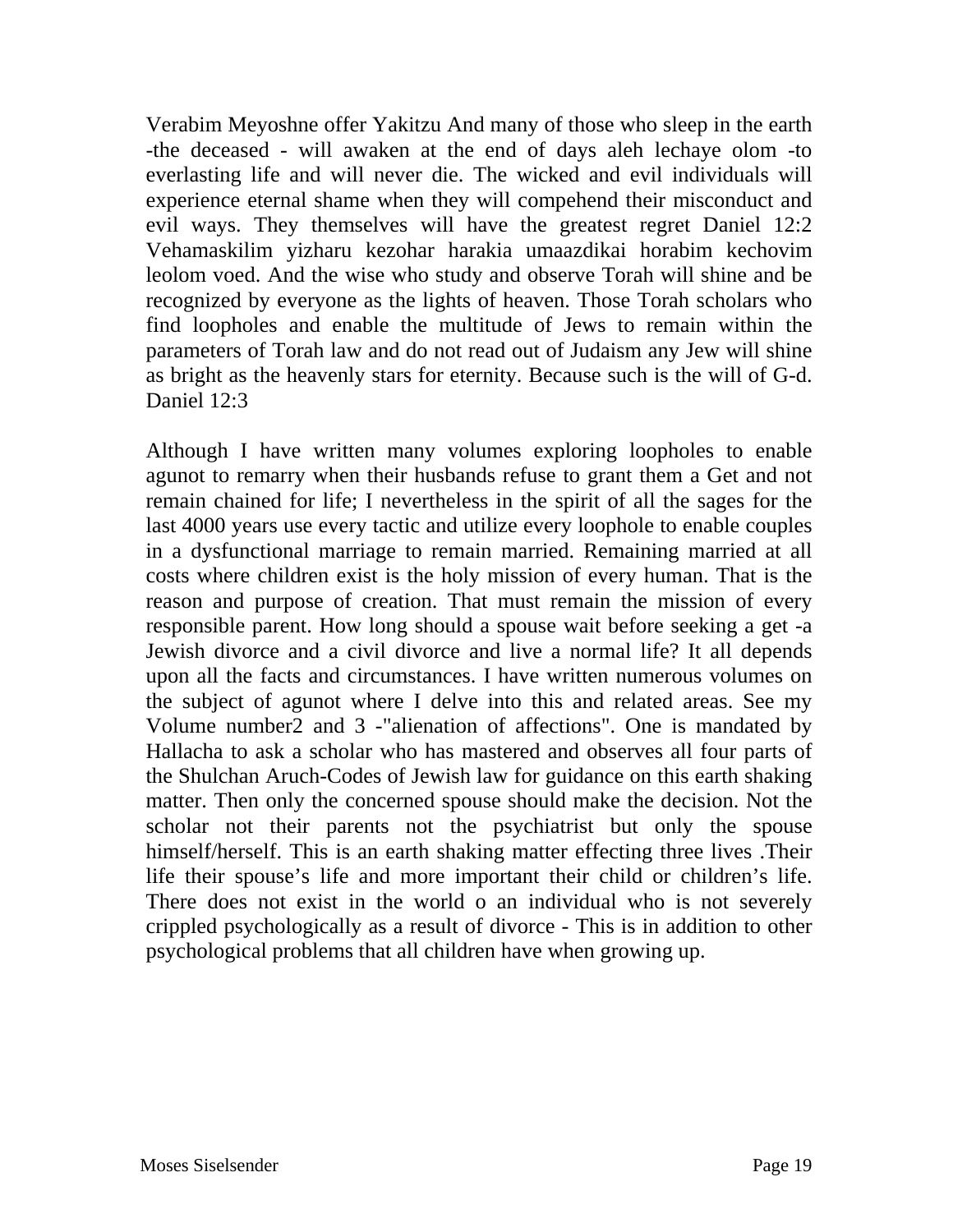All the Hallachic decisions that I employ to annul marriages, I make available to enable a couple to use even if the man or woman cheated, in order to reconcile and keep the marriage alive. Even if the spouse cheated we will annul the marriage ab initio and enable the couple to reconcile. Not that we, G-d forbid, countenance adultery, but in order to save the marriage for the sake of the children we will do everything in the world to save the marriage. So too, the spouses must do everything in the world to save their marriage for themselves and certainly for their children.

And the Angel told Daniel ki stumim vechasumim hadvorim ad ais ketz— THE END OF DAYS IS A MYSTERY WHEN IT WILL OCCUR AND WHAT EVENTS WILL ACTUALLY HAPPEN. WE MUST LET EVENTS UNFOLD AND ONLY THEN WE WILL KNOW PRECISELY WHAT WILL OCCUR. Daniel 12:9.

The prophet teaches that in any dysfunctional marriage where children are found one is mandated to remain in such a marriage for the sake of one's children. A divorce is an earthquake to children. They will remain psychological cripples in the case of a divorce. One must patiently wait for the future that matters will improve. One never knows until the events unfold. Even if they do not improve at least the children have their biological parents at home. Children need their biological father and mother with whom they bond emotionally psychologically and religiously. A divorce is like terminating a pregnancy. The fetus either dies or is born crippled for life. A child though born must develop emotionally psychologically and learn his/her bearings and develop a healthy philosophy of life. That can only happen when BOTH PARENTS STAY TOGETHER. A dysfunctional marriage is a million times better than a divorce. When one has children one must place their welfare in front of their own happiness. The purpose of marriage is not to be happy. The purpose of marriage is to have a stable home for one's children even at the cost of one's happiness. A person contemplating divorce must always ask himself / herself what if there would not be a divorce. What kind of a life would my children have? Wherever there exists a question as to the future one must always place the welfare of one's children ahead of his/her own welfare. Let us err in favor of ones children; not at the expense of one's children.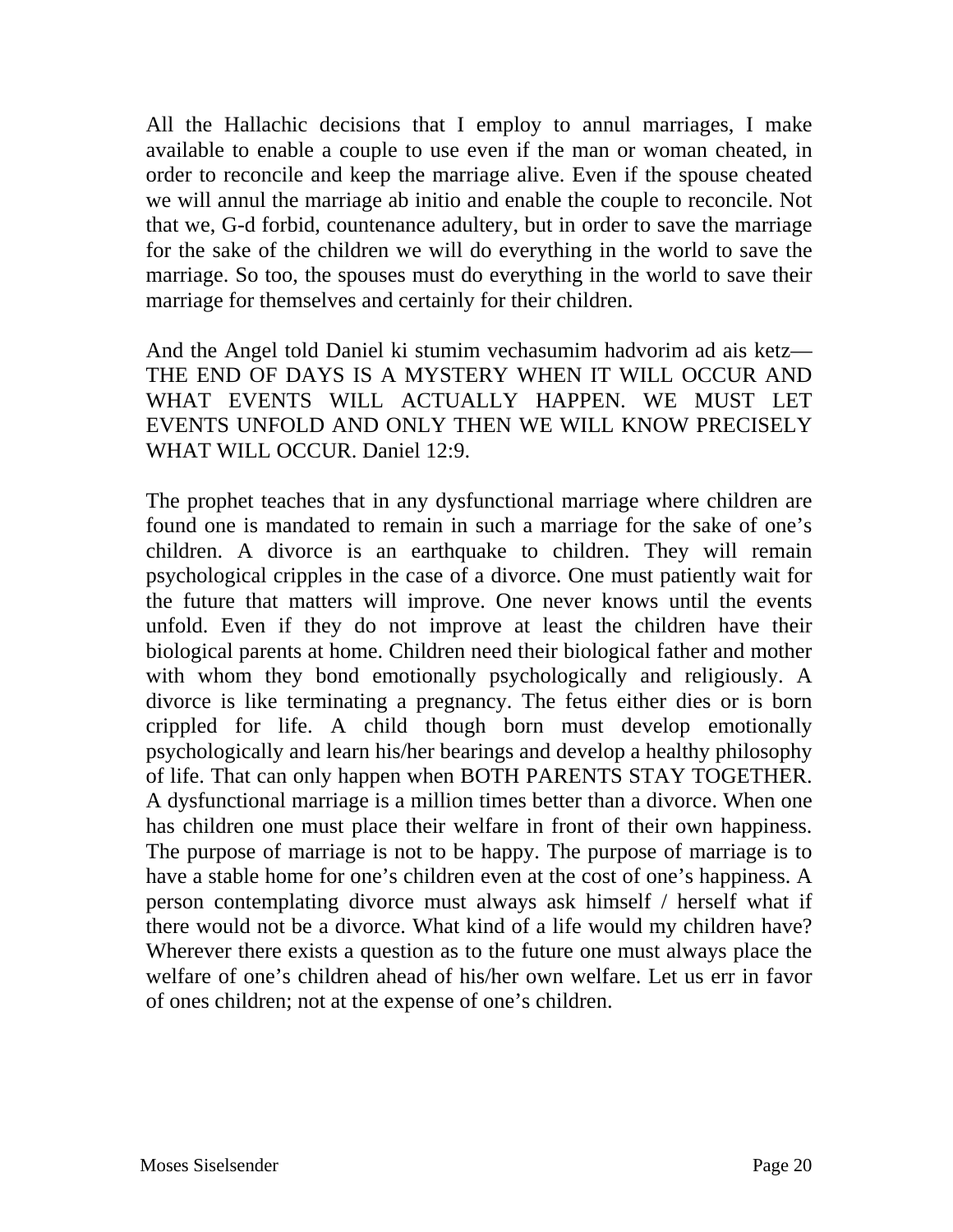TORAT EMET HOISO BEFIHU VAIN AVLO BISPHOSOPH BESHOLOM UBEMISHMOR HOLOCH ITI VERABIM HASHIV MEOVON - TORA TRUTH WAS IN HIS MOUTH AND NO INEQUITIES-LIES -WERE ON HIS LIPS. WITH PEACE AND EQUITY DID HE GO WITH ME AND A MULTITUDE OF PEOPLE DID HE SAVE FROM SIN MELACHI 2:6

HALO OV ECHOD LEKULONU HALO KAIL ECHOD BORONU-FOR ONE FATHER ALL MANKIND POSSESSES FOR ONE G-D created all mankind -Melachi 2:10

RESPONSA OF THE FOUR PARTS OF THE SHULCHAN ARUCH Common Sense and Equity Netzech Yaakov Yoseph -EVEN HOEZER YOREH DAYOH -CHOSHEN MISHPOT- ORECH **CHAIM** APPROBATIONS Rav Moshe Feinstein on 2 books Rav Piekarski on many responsa of Four parts of Shulchan Aruch as well as on 7 books translation of Aruch HASHILCHON LAWS OF NIDAH.

Torah perspective -Eretz Yisroel Israel Survival of Jews physically and spiritually - Anti Semitism Unitarianism Judaism for Jews other religions for non Jews and fidelity to federal and state laws for everyone. Age of earth universe and man - homo sapiens before Adam. Role of women men in all aspects of Judaism Family law. Sanctity of and preservation of ones marriage -that must remain top priority in one's life that over weigh all other considerations. Respect love and fidelity. A bad marriage is better than a divorce for the sake of one's children. If one has no children one need not take abuse. Once one has children, children need their biological father and mother. Children from broken homes have vastly greater psychological problems- that few can over come - than other children scientific research and studies reveals.

A spouse may very well be in their right for a civil and religious divorce or annulment; but it will always be at the expense of one's children.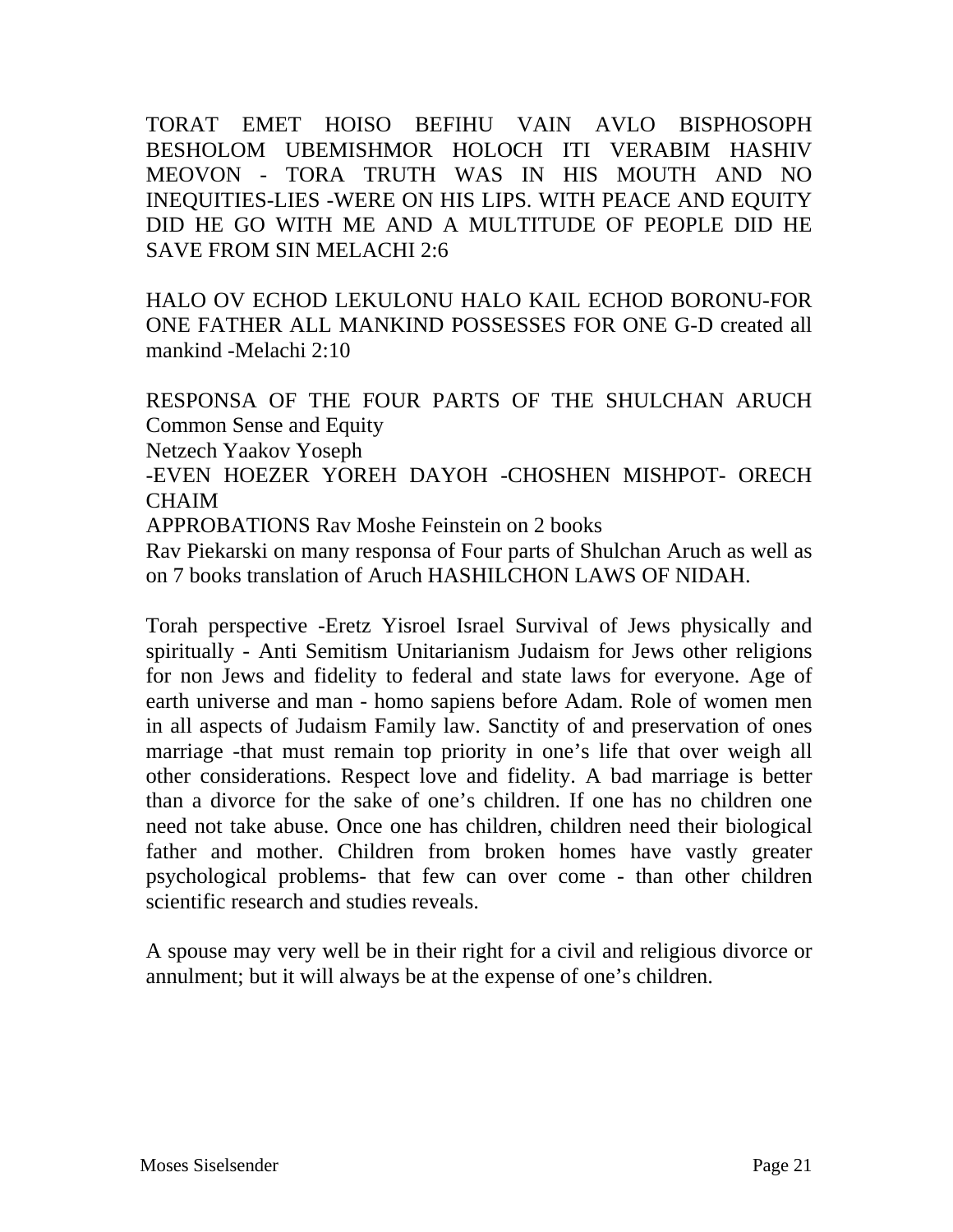And the Angel told DanieL ki stumim vechasumim hadvorim ad ais ketz-THE END OF DAYS IS A MYSTERY WHEN IT WILL OCCUR AND WHAT EVENTS WILL ACTUALLY HAPPEN. WE MUST LET EVENTS UNFOLD AND ONLY THEN WE WILL KNOW PRECISELY WHAT WILL OCCUR. Daniel 12:9.

The prophet teaches that in any dysfunctional marriage where children are found one is mandated to remain in such a marriage for the sake of one's children. A divorce is an earthquake to children. They will remain psychological cripples in the case of a divorce. One must patiently wait for the future that matters will improve. One never knows until the events unfold. Even if they do not improve at least the children have their biological parents at home. A dysfunctional marriage is a million times better than a divorce. When one has children one must place their welfare in front of their own happiness. The purpose of marriage is not to be happy. The purpose of marriage is to have a stable home for one's children even at the cost of one's happiness. A person contemplating divorce must always ask himself / herself what if there would not be a divorce? What kind of a life would my children have? Wherever there exists a question as to the future one must always place the welfare of one's children ahead of his/her own welfare. Let us err in favor of ones children; not at the expense of one's children.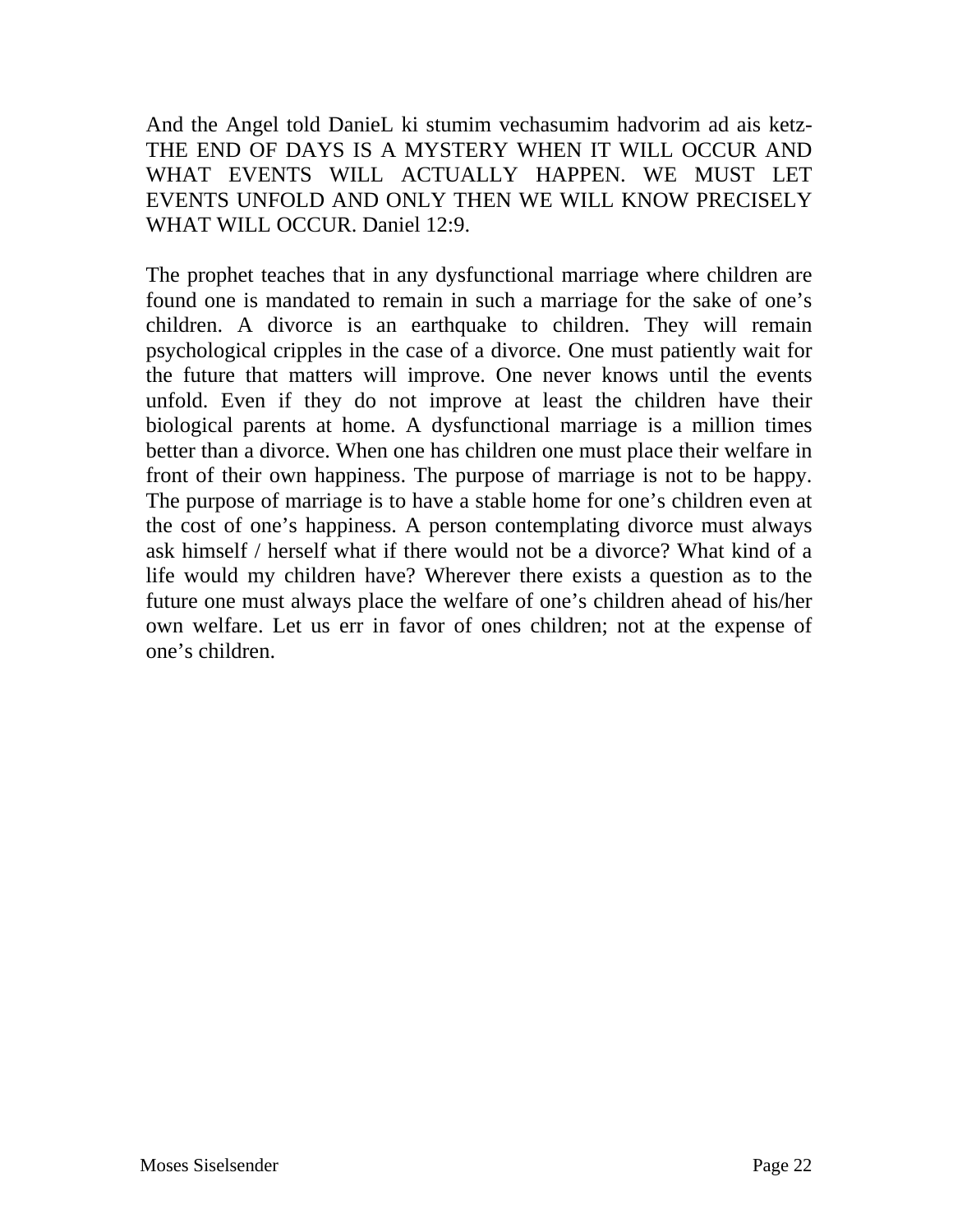Although I have written many volumes exploring loopholes to enable agunot to remarry when their husbands refuse to grant them a Get and not remain chained for life; I nevertheless in the spirit of all the sages for the last 4000 years use every tactic and utilize every loophole to enable couples in a dysfunctional marriage to remain married. Remaining married at all costs where children exist is the holy mission of every human. That is the reason and purpose of creation. That must remain the mission of every responsible parent. The parent who sacrifices and remains in a dysfunctional marriage is a Tzadik- or a saint a tzadekes -an angel. No living person can stand near them. They are to be given the highest honors and respect. They are the future of the Jewish people. They convert their love for their child or children into life for their children. They instill true confidence. The children will learn to believe in themselves because their parents believe in them more than in their own happiness. The parents considered them more important than their own happiness. The child will begin to believe that beshvili nivro hoolem. If G-d had to create only one person G-d would create them . Tal mud Bavali Sanehdrin 37a. The proof is that their parents stayed together for their sake. Their parents believed in them so the children will also believe in themselves.

How long should a spouse wait before seeking a get -a Jewish divorce - and a civil divorce and live a normal life? It all depends upon all the facts and circumstances. I have written numerous volumes on the subject of agunot where I delve into this and related areas. See my Volume number 2 and 3 - "alienation of affections". One is mandated by Hallacha to ask a scholar who has mastered and observes all four parts of the Shulhan Aruch-Codes of Jewish law for guidance on this earth shaking matter. Only then one should decide. The decision must be made only by the spouse. Not their parents or the scholar can make the decision. Parents of both spouses must stay out. The less advice they offer the healthier it will be for the dysfunctional marriage. The spouses caused the marriage to become dysfunctional and only the spouses can cure the marriage. However, even one is on life support or is receiving dialysis is better than when they are dead. So too, in a dysfunctional marriage. A dysfunctional marriage is better than a divorce.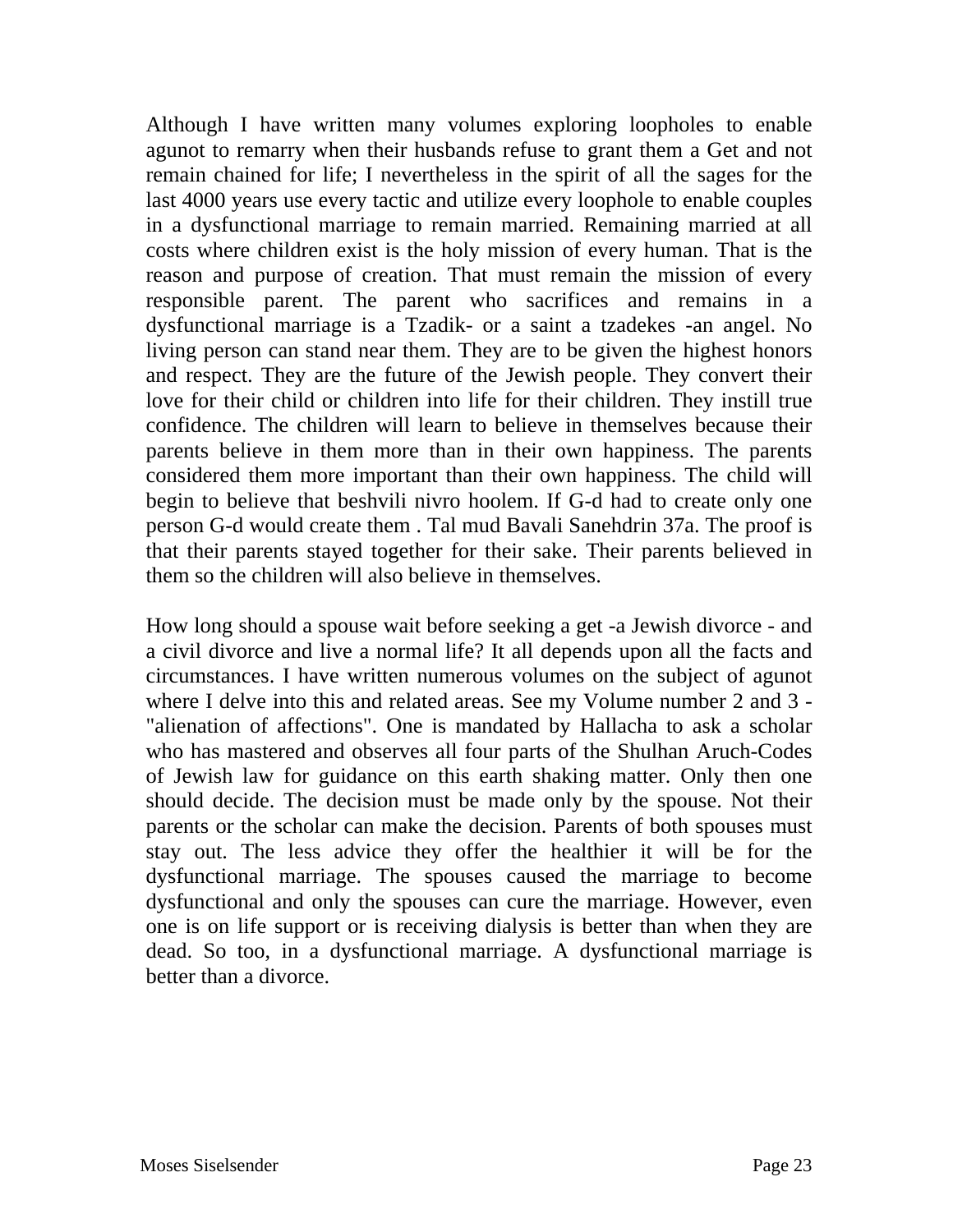When another man and women begin to sleep with the parent and not the biological parent, an earthquake is created for the child. The trauma can cause major psychological problems. Homosexuality is traced in many cases to the fact that the male child did not have a biological father as a role model. . The sexual partner of his mother is not someone that he can or will bond with. Likewise, a girl will not bond with the new sexual partner of her mother. Major psychiatric problems arise--such as becoming a lesbian.

THE CHILD CAN VERY WELL BECOME AN ALCOHOLIC USE DRUGS OR BECOME PREGNANT FROM THE NEW SEX PARTNER OR ANOTHER MAN. THE NEW SEX PARTNER CAN ALSO RAPE THE MALE CHILD. Other psychological problems have a greater chance of developing than children whose parents stay married. The child or children can go into depression and have difficulty concentrating. Their learning at school will suffer, if not fail. Learning and intelligence is correlated in proportion to the emotional happiness love and feeling of security of the child. Certainly when both biological parents are living together as husband and wife and having sex that they are creating a normal environment for the child. That is the goal of this paper.

If your child in order to survive needed a one lung, wouldn't you volunteer one of your lungs to be transplanted to your child? Here you must sacrifice your happiness for the next 5-10-15 years for your child to grow up normal. This is your mission in life. Who knows, along the way you will discover happiness with your spouse. It is not necessary to change spouses. YOU WILL NEVER KNOW UNTIL YOU TRIED IT. WHAT IF YOU REMAIN WHAT WILL YOUR CHILD BE WITH BOTH PARENTS LIVING IN THE SAME HOUSE? TRY IT. SACRIFICE FOR YOUR CHILD. YOUR SPOUSE WHEN HE/SHE SEES THAT YOU ARE SACRIFICING WILL ALSO SACRIFICE. THEN EACH OF YOU WILL REALIZE THAT IT IS NOT NECESSARY TO SACRIFICE. YOU WILL BEGIN AGAIN TO HAVE SEX AND LIVE AS HUSBAND AND WIFE WITH LOVE AND FIDELITY FOR EACH OTHER. YOUR CHILD WILL HAVE BROUGHT BOTH OF YOU TOGETHER.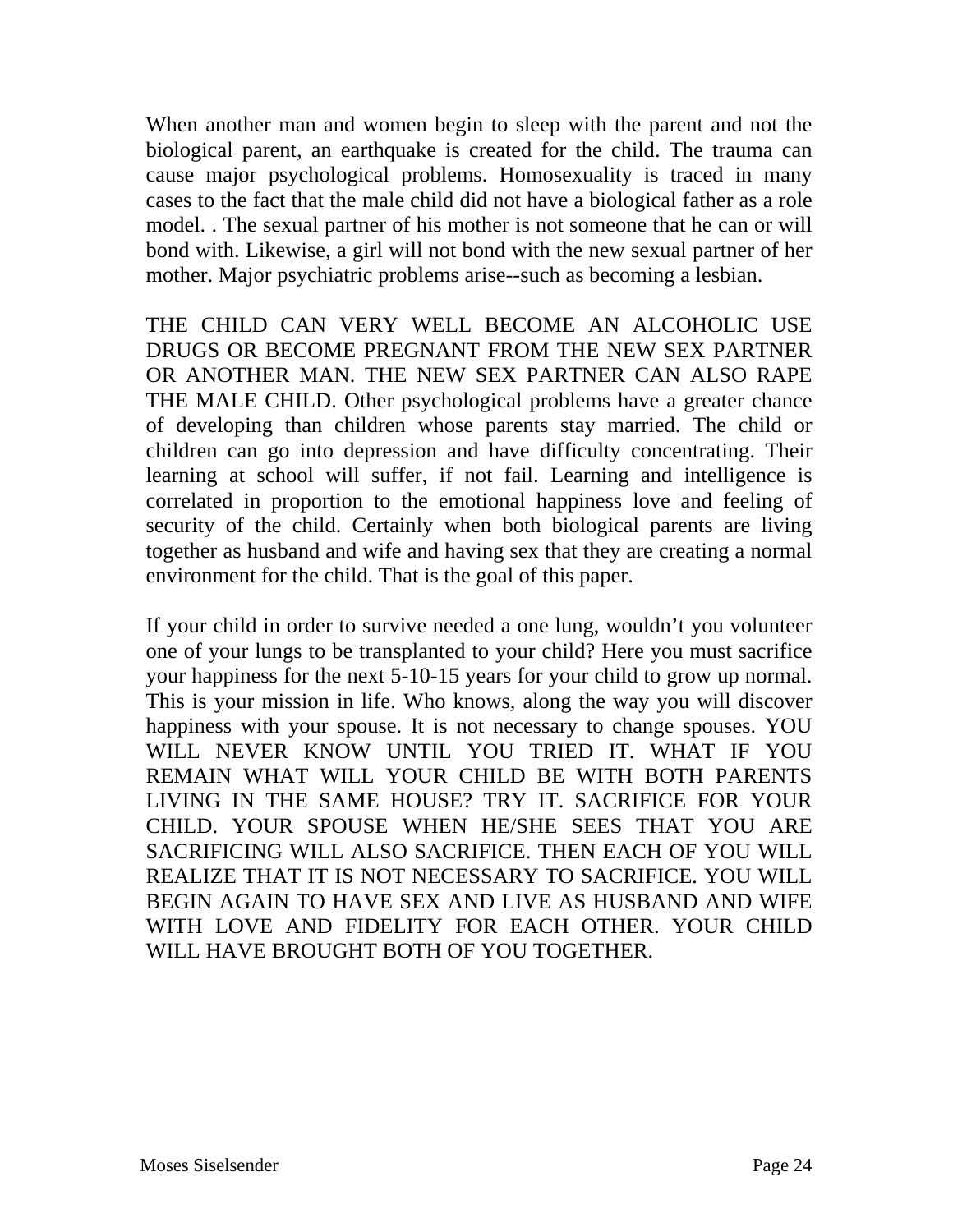That is what is mandated by Jewish law for all parents in a dysfunctional marriage. We will use every loophole in Jewish law to enable parents even if one or both were cheating to reconcile for their own sake; and especially for the sake of their child or children. No one knows what the future will holds until the events unfold. Let us explore the future and remain on course that favors the child even at the happiness of parents. Yes it is true that as people grow older they change their ideas and goals and definition of happiness. While 5 or 10 years earlier the spouse was ideal and one wanted to spend all his/her life with them one changes.

Now one can even be disgusted with their spouse. However even if that is the case, ONE IS MANDATED TO CHANGE. TORAH LAW MANDATES TO CHANGE. HAVE SEX EVEN IF YOU FEEL DISGUSTED FOR THE SAKE OF YOUR CHILD AND CHILDREN. TORAH LAW IS THE LAW GIVEN BY G-D AT MT. SINAI 3500 YEARS AGO AND BECOME PART OF THE JEWISH CIVILIZATION FOR THE LAST 4000 YEARS SINCE THE TIME OF ABRAHAM ISAAC AND JACOB THE PATRIARCHS OF THE JEWISH PEOPLE - ONE MUST CHANGE THEIR ATTITUDE GOALS PHILOSOPHY AND WHAT EVER MOTIVATES THEM TO RECONCILE AND START LIVING TOGETHER AS HUSBAND AND WIFE. THEY MUST. THERE EXISTS NO OTHER ALTERNATIVE. PERIOD. END OF DISCUSSION. ONE MUST CHANGE AGAIN FOR THE SAKE OF THE CHILD OR CHILDREN.

Spouses who are very persistent and stubborn and have had it with the marriage-if they are considering dating and having sex with other men/women should consider the following hazards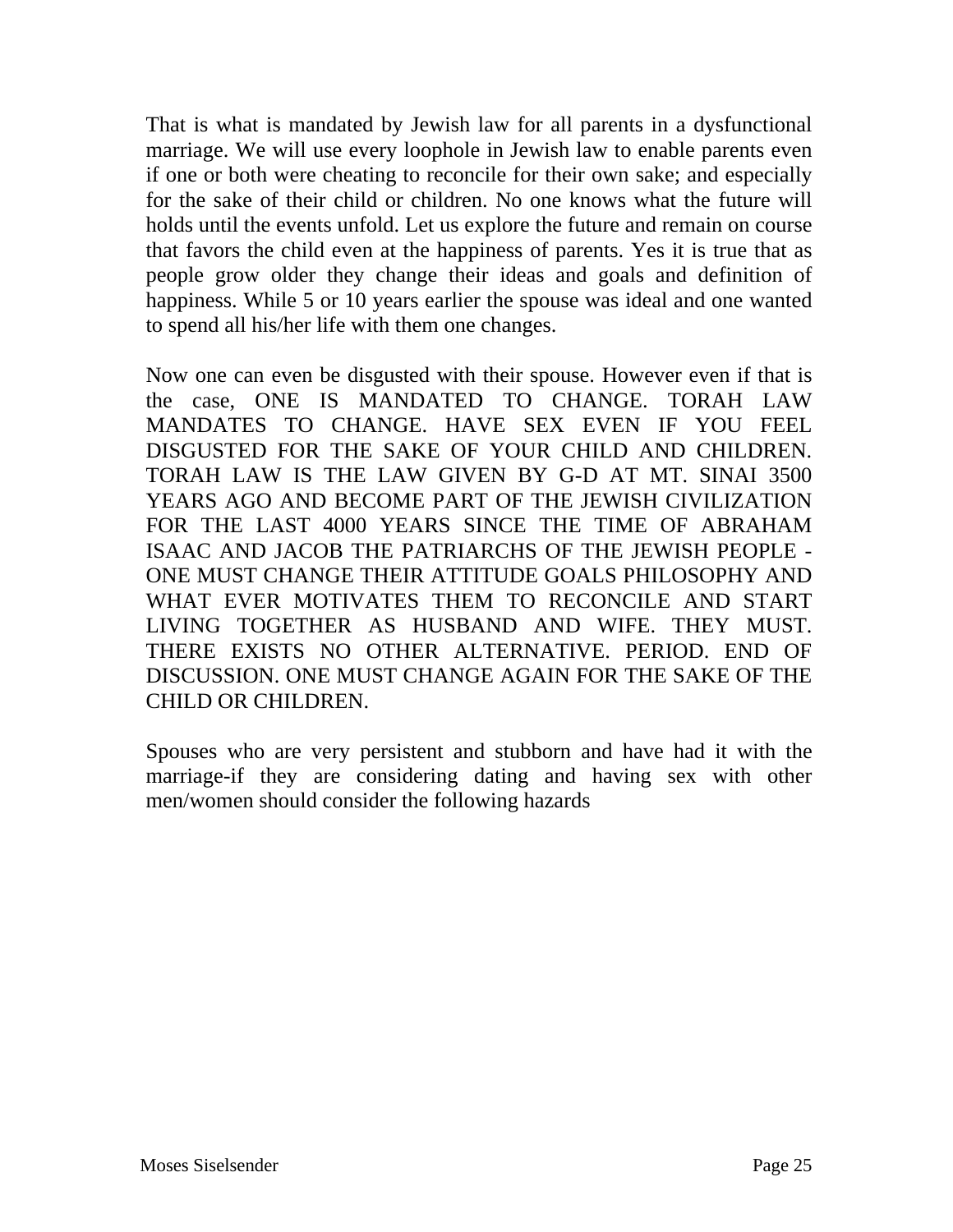In the USA there exists 70 million people who are carriers of venereal -sex transmitted diseases. The total population of the USA is 280 million people approximately. That means that one out of four people in the USA are sexually infected with diseases that cause cancer and death. Why play Russian roulette for a one night time thrill of sex? The only ones who escape this plague are religious individuals of all faiths who are virgins and have sex only with another individual who is religious only after being married. They will not cheat on their mates because they are honest and responsible to themselves and to their life partner. Testing to see if one is free from all venereal diseases does not help because no symptoms appear in many cases until the disease blossoms that can take several years. In the interim one can infect their sexual partner. Bisexuals can infect their sexual partner and cause them cancer and death. I know of cases where homosexuals got their girl friend pregnant with a child and with aids. Condoms do not help because the infection can be on top of the penis or the condom can break. Certainly unprotected sex is the height of stupidity. Birth control pills without condoms is not only a violation of religious law ushmartem meod es nafhshosahem yo are mandated to watch out for hazards to health; but is sheer madness and stupidity. This advice is for those who are not religious and will not abstain from any sex until after marriage.

The overwhelming majority of men of all religions and backgrounds do not want to make a commitment unless they are strictly observant and do not have sex outside of marriage. The chances exist that a women whom we will call "fed up" will date and have sex with an individual who wants to have free sex. Certainly once a man is separated or is in a dysfunctional marriage will promise his date the world. He will tell her everything she wants to hear. He will tell her she is the only woman he is sleeping with since he stopped having sex with his wife. He will swear on his life the lives of his father, mother even his grandmother grandfather every one of his children that you are the only woman he loves.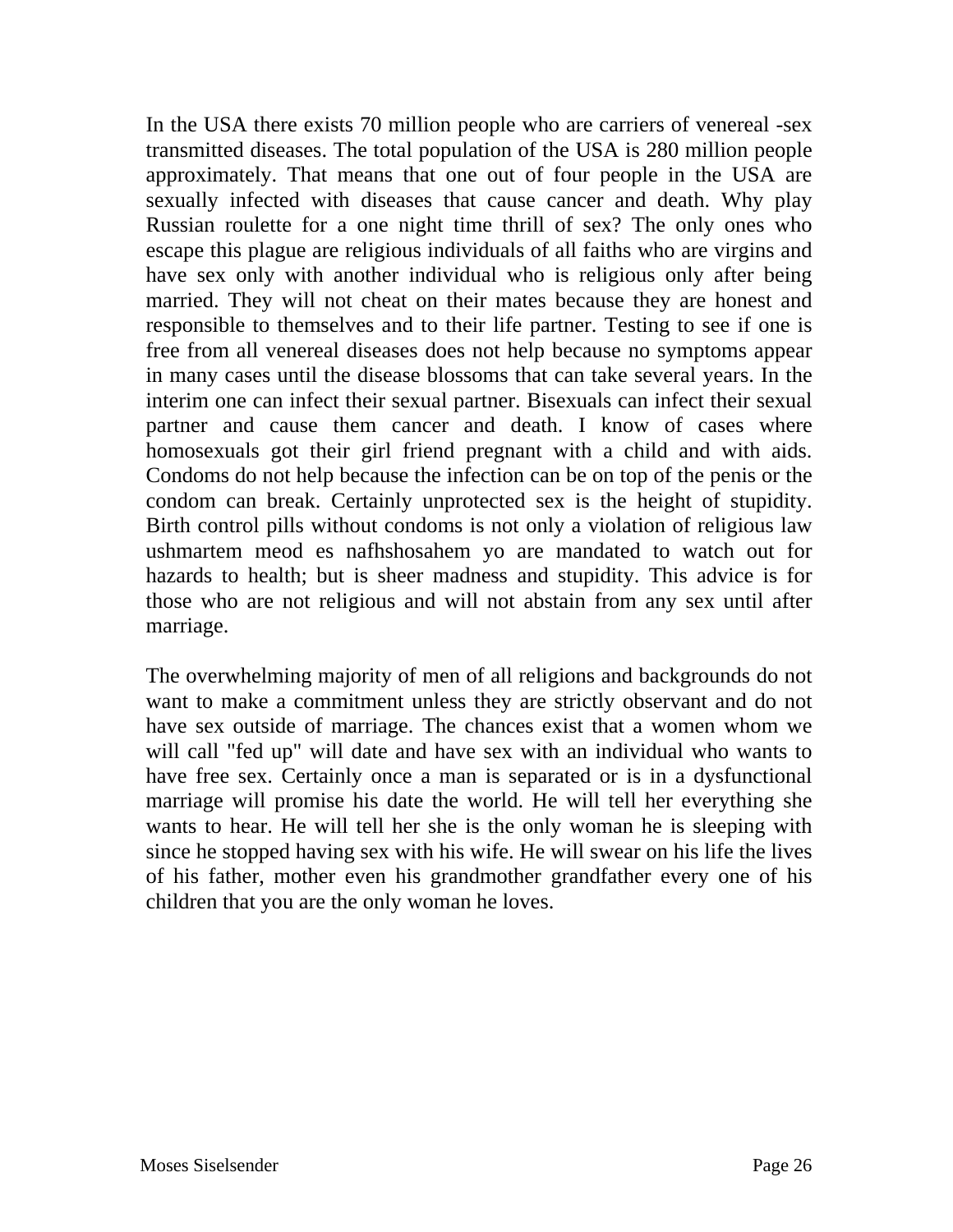When in reality he is sleeping with every prostitute and slut when ever he is not having sex with you. What a life . He will promise to marry you because he can not live without you. Anything to get you into bed. When you bother him as to when he will marry you he will come up with the excuse that he is involved in a nasty alimony and child support fight with his ex-wife. If you bother him too much he will replace you with another naive woman who is younger and more beautiful than you. She may very well have lied about her age making herself 10 years younger. The only thing you will have received are sex transmitted diseases that may give you cancer of the cervix vagina and uterus . You can also get hepatitis B and die from failure of the kidneys. You will not get love. Yes, you can also get aids. I almost forgot. not love. Well does it pay to be fed up? Oh yes, "fed up", check the Internet; type in the words "sexually transmitted diseases" and all the information and the statistics that 70 million people in the USA are carriers will pop out. Oh yes, I forgot. Type in "domestic violence" and you will discover how many men beat their wives? How many women are victims of domestic violence?

If a wife has had it, she has a boring husband who does not beat her and has not infected her with a sexually transmitted disease, provides for her- she should be thankful and kiss the feet of her husband and kiss the ground he steps on. Likewise this is true for men who do not appreciate their wives and are looking around for greener pastures. Remember there exist younger men and women and more beautiful looking who have more brains than you will ever possess who will grab the man or woman whom you are presently fed up with and had it.

Even though I stated that I will use every loophole available to free agunot to enable a dysfunctional couple to reconcile even if the woman was cheating, since we will annul her marriage ab initio, so when she had sex she was technically not a married woman; however the great majority of Orthodox Rabbis do not recognize my annulments. To such Rabbis you have committed adultery. Your children from a second man are mamzarim illegitimate. They and all their offspring can never contract any marriage with a Jewish mate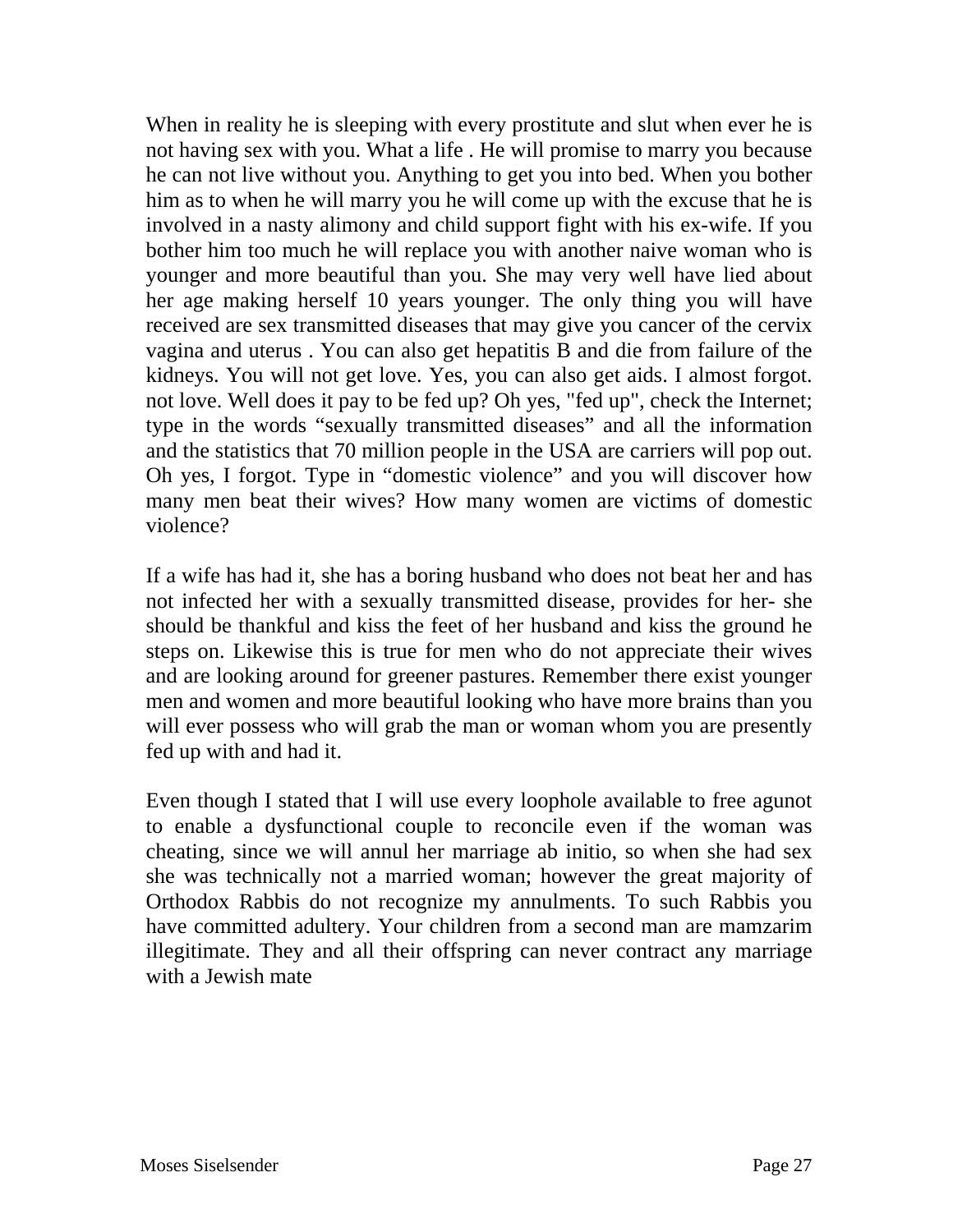Hameir looretzveladorim oleyoberachamim ubetuvo mechadesh bechol yomtomid maase berashis mo rabu aascho hashem. G-d illuminates the universe each day to eternity for the benefit of all His creations with love. G- d renews creation every day for His goodness. How wonderful are your acts. Morning prayer preceding the recital of the Shema . When parents in a dysfunctional marriage reconcile then both spouses wife and husband will become partners to G-d in the eternal creation and rebirth of the universe. They will give life and rebirth to their child or children and become partners 0 G-d in the eternal rebirth of the universe. This is the greatest degree of spiritual achievement. They will merit salvation and eternal life. Isaiah 45:7 Psalms 104:24.

FORGIVE. CONTINUE EXHIBITING LOVE UNDERSTANDING AND FINANCIAL SUPPORT. CONTINUE HAVING SEX WITH YOUR SPOUSE NO MATTER HOW YOU HAVE BEEN WRONGED. LET YOUR SPOUSE WIN AND FEEL IMPORTANT EVEN IF THEY ARE 1 MILLION % WRONG. ONLY IF YOU ARE PHYSICALLY ASSAULTED AND YOUR LIFE IS THREATENED, SPLIT. NEVER OTHERWISE NO MATTER WHAT THE OFFENSES. OTHERWISE YOUR SPOUSE WILL WIN IN CIVIL OR RABBINICAL COURT. YOU WILL BE LEFT PAYING ALIMONY, LOSE CUSTODY AND HOLDING THE BAG.

Let your SPOUSE FEEL IMPORTANT

LET HIM/HER FEEL THEY ARE THE KING OR QUEEN OF THE HOME. Their wish must be your command; they are the lord; and you, the humble servant.